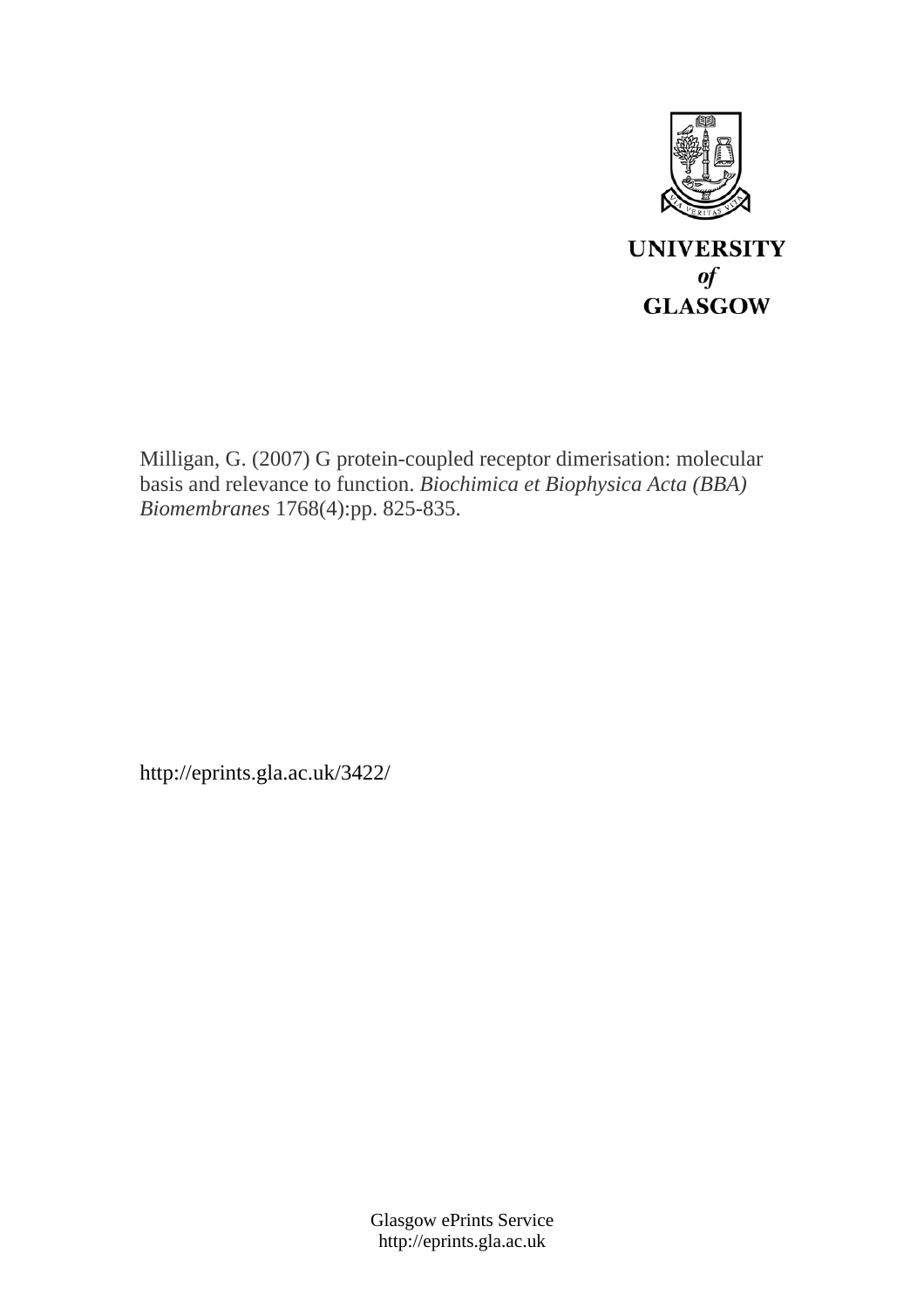## **G protein-coupled receptor dimerisation: molecular basis and relevance to function**

Graeme Milligan

Molecular Pharmacology Group

Division of Biochemistry and Molecular Biology

Institute of Biomedical and Life Sciences

University of Glasgow

Glasgow G12 8QQ

Scotland, U.K.

**Keywords**: G protein-coupled receptor, dimerisation, signal transduction

#### **Abstract**

The belief that G protein-coupled receptors exist and function as monomeric, non-interacting species has been largely supplanted in recent years by evidence, derived from a range of approaches, that indicate they can form dimers and/or higher-order oligomeric complexes. Key roles for receptor homo-dimerisation include effective quality control of protein folding prior to plasma membrane delivery and interactions with hetero-trimeric G proteins. Growing evidence has also indicated the potential for many co-expressed G protein-coupled receptors to form hetero-dimers/oligomers. The relevance of this to physiology and function is only beginning to be unravelled but may offer great potential for more selective therapeutic intervention.

## **Introduction**

Protein-protein interactions are integral to the organisational structure and function of cell signalling networks, and many classes of receptors and other signal transducing polypeptides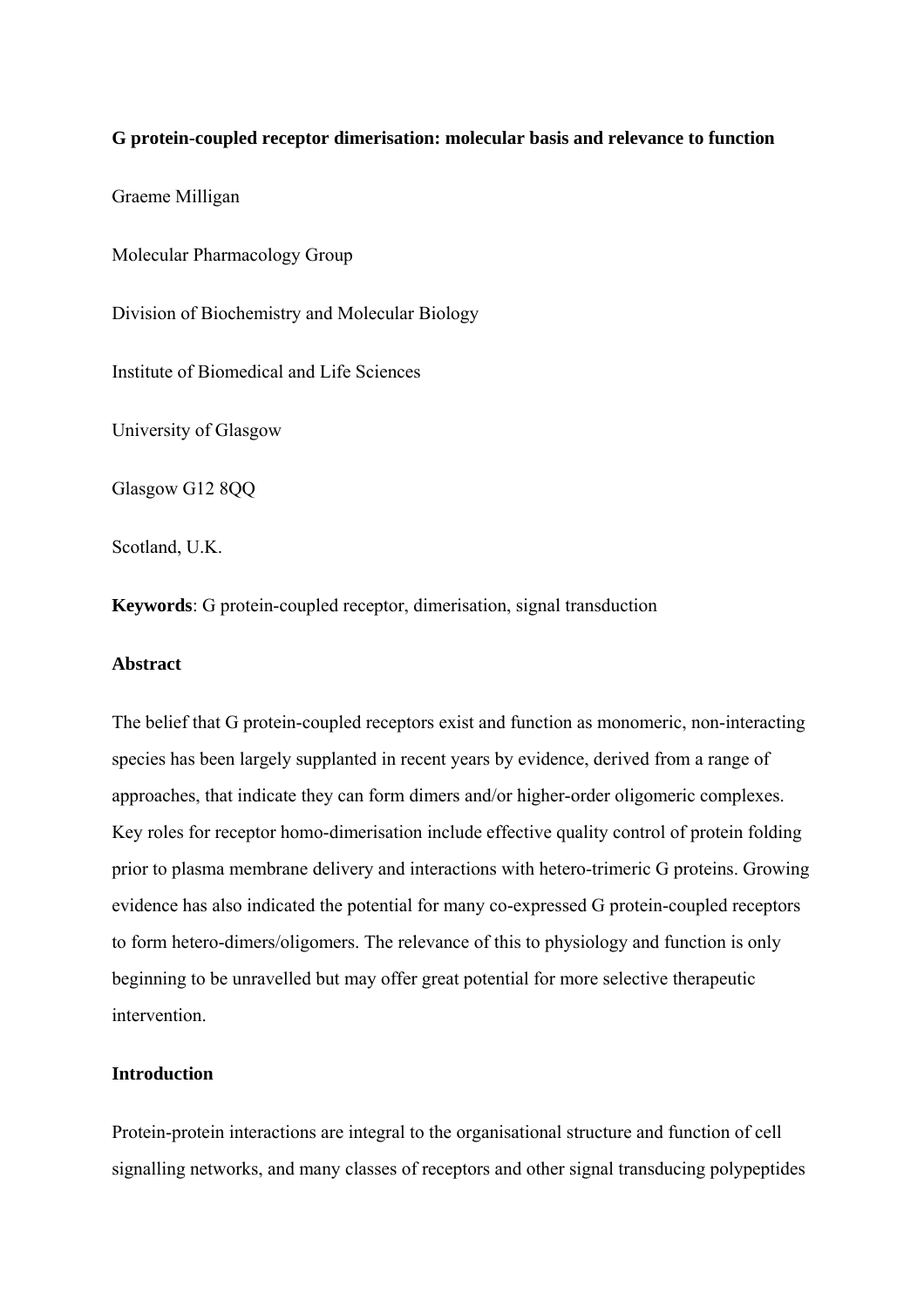form constitutive or regulated dimers and/or higher order oligomers [1]. In recent years a vast range of studies have demonstrated the capacity of a large number of G protein-coupled receptors (GPCRs) to interact to form homo-dimers/oligomers. Such interactions are important for cell surface delivery, and the organisational structure of these complexes may also be central to the mechanisms of G protein binding and activation. More recently the potential for hetero-dimeric/oligomeric interactions between co-expressed GPCRs has also been explored extensively and such interactions can result in alterations in ligand pharmacology, the nature of the signal(s) generated and cellular trafficking of the complexes. Although a rapidly developing area, key questions relating to the general importance of GPCR hetero-dimerisation/oligomerisation in native tissues remain to be addressed adequately, largely because of the paucity of selective pharmacological tools and immunological reagents to identify and modulate the function of such hetero-dimers. Identification, generation and use of such reagents will be fundamental in defining if such complexes may be novel targets that can be exploited for therapeutic intervention.

A large number of recent reviews [2- 9] have considered many of these topics. The current review will hence focus on the structural organisation of GPCR dimers/oligomers and the implications of this for function.

#### **The structural organisation of rhodopsin**

Only for the photon receptor rhodopsin are high resolution, 3 dimensional crystal structures available [10, 11]. However, these static structures of detergent-extracted receptor, although remarkably informative on the orientation and organisation of the seven transmembrane helix bundle, provided no insights into potential quaternary structure. By contrast, both the application of atomic force microscopy to discs from mouse rod outer segments [12] and the use of cryo-electron microscopy on 2-dimensional crystals of squid rhodospin [13] have shown higher-order organisation of the proteins. In the pictures obtained by atomic force microscopy, rhodopsin is organized within para-crystalline arrays with densely packed, double rows of the receptor. Using such images as a starting point, and given the high density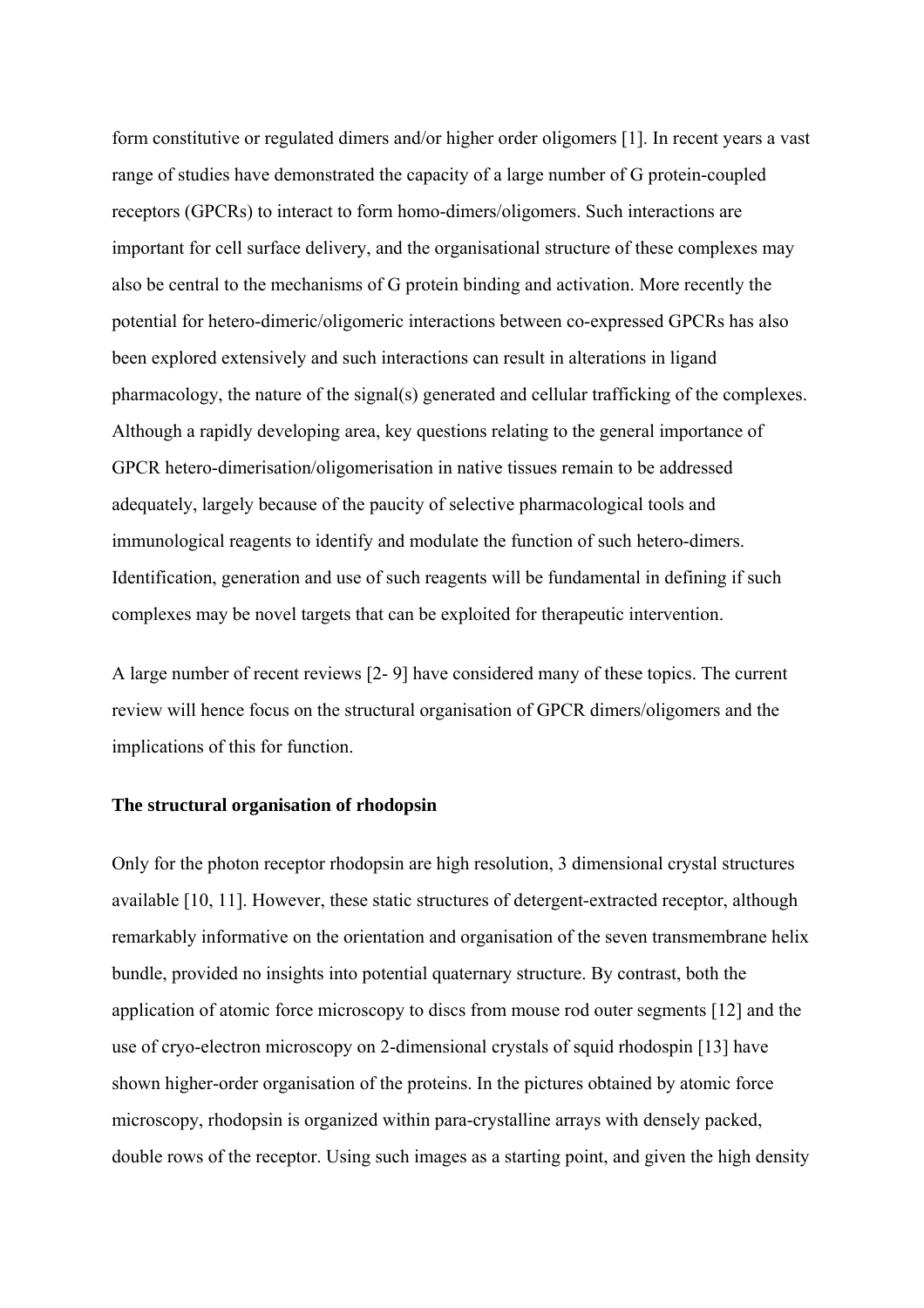of rhodopsin in rod outer segments, models of potential quaternary structure were generated that optimised packing arrangements. These models have suggested interactions between rows of dimers to be provided by contacts between elements of transmembrane domain I, whilst key interactions between monomers of a dimer are provided by contacts involving transmembrane domains IV and V [3, 14]. Interestingly, the electron density maps derived from the 2-dimensional crystals of squid rhodopsin provide evidence of a symmetrical transmembrane domain IV-transmembrane domain IV interaction as a key structural interface [13] and although squid rhodopsin has relatively low overall sequence identity with mammalian opsins this may well represent a conserved element in interactions between rhodopsin-like, family A GPCRs. As an alternative approach, Kota et al., [15] expressed opsin heterologously in COS1 cells. Following initial fluorescence resonance energy transfer (FRET) experiments to confirm interactions between forms of opsin tagged with either cyan or yellow fluorescent protein, dimer formation was assessed by the rate of disulphide bond formation in the presence of cupric orthophenanthroline, using opsin mutants in which a range of specific amino acids were mutated to cysteine. These studies showed most rapid dimer formation with the mutants  $W^{175}C$  (transmembrane domain IV) and  $Y^{206}C$ (transmembrane domain V) [15] consistent with key roles of these regions in quaternary structure.

#### **The structural organisation of other class A GPCRs**

High level expression of rhodopsin in rod outer segments has resulted in the capacity to purify substantial amounts of this receptor and to apply biophysical approaches to understand its organisation and function that have not generally been practical for other GPCRs. However, significant progress has recently been made in understanding the structural organisation of a number of other GPCRs (Table 1). The dopamine D2 receptor is a case in point. Employing cysteine cross-linking studies and forms of the D2 receptor in which amino acids of transmembrane domain IV that point away from the ligand binding pocket, defined as the water accessible core within the transmembrane helices, were mutated, Guo et al., [16] were initially able to demonstrate cross-linking of a D2 receptor containing Cys at position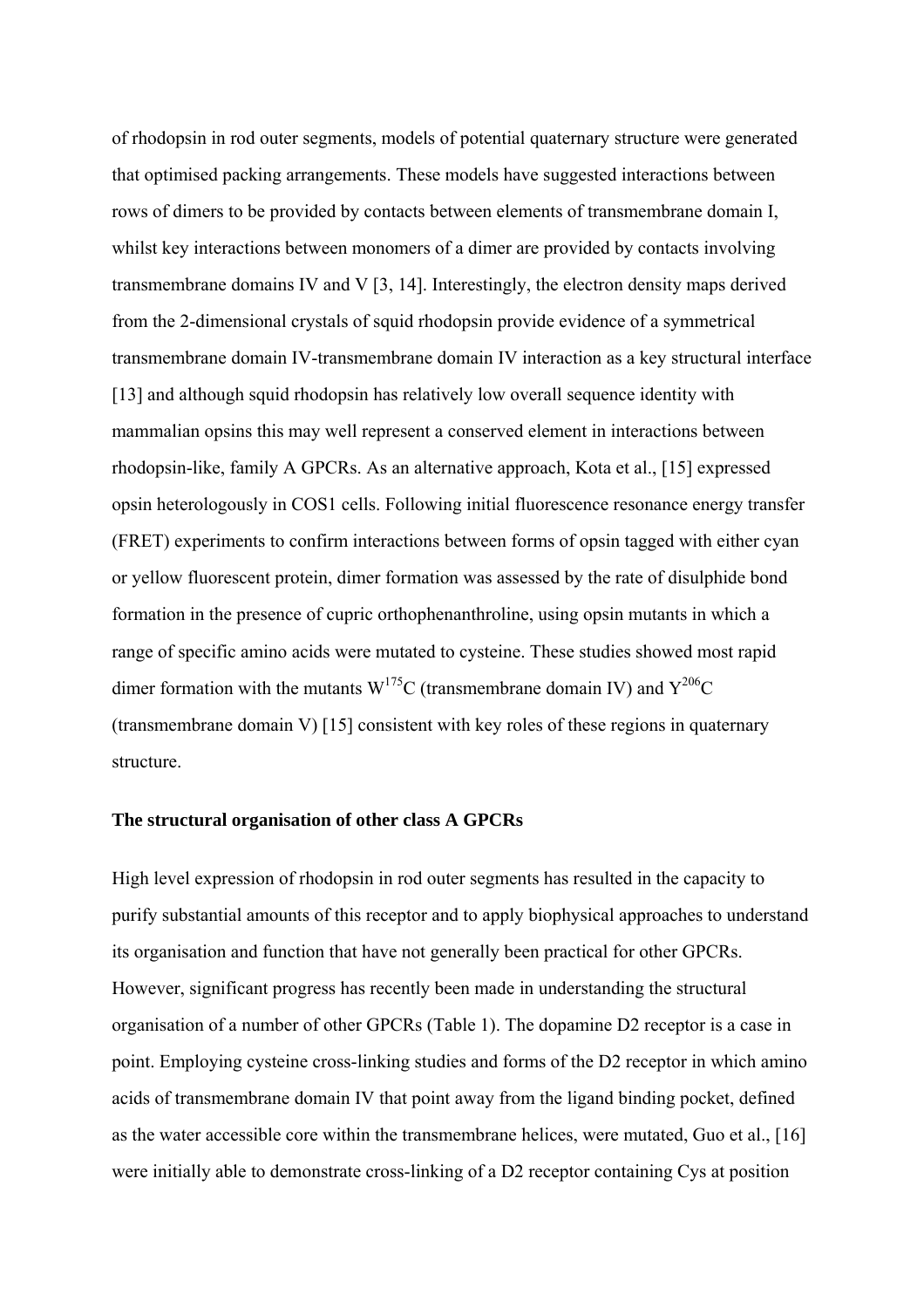168 near the top of transmembrane domain IV (4.58 in the Ballesteros and Weinstein [17] numbering system). Such cross-linking did not occur when this residue was mutated. Guo et al., [18] followed up this initial study with a more comprehensive cross-linking scan over 23 amino acids of transmembrane domain IV. Cross-linking interactions were shown to occur when cysteine residues were placed along two contiguous faces of this helix and the rate of cross-linking of residues in these faces was differentially altered in the presence of agonist and inverse agonist ligands, consistent with the concept that alterations at the homo-dimer interface might be important in the generation of active and inactive states of this receptor. Interestingly, cross-linking via amino acids 4.50, 4.54, and the previously studied 4.58, resulted in constitutive capacity of the receptor to promote  $\int^{35}S\vert GTP\gamma S\rangle$  binding, suggesting that effective alignment of this interface between pairs of D2 receptors might be an important task for ligands that display agonism [18]. Earlier studies [19] examining interactions between fragments of the D2 receptor had also provided evidence for dimerisation involving transmembrane domain IV based, in part, on self-association of fragments of the receptor containing this element. Interestingly, however, the studies of Lee et al., [19] suggested that the transmembrane domain IV interface might only be one element responsible for dimeric/oligomeric organisation of the D2 receptor and Guo et al., [18] have suggested a transmembrane domain IV `promoter exchange' model for receptor activation that would require the organisational structure being at least a tetramer, if not a yet more complex structure.

Evidence for a role of transmembrane domain IV as a dimer interface, and of higher order organisation, is not restricted to the D2 receptor. Carrillo et al., [20] indicated a key role for transmembrane domain IV in the  $a_{1b}$ -adrenoceptor based on symmetrical interactions between receptor fragments containing this sequence. Furthermore, as similar studies also indicated a symmetrical interface to be provided by transmembrane domain I, Carrillo et al., [20] proposed a `daisy chain' organisation that could generate rows of monomers. Nonsymmetrical interactions involving transmembrane domains I and/or II with transmembrane domains V and/or VI, or conceivably elements of intracellular loop I that connects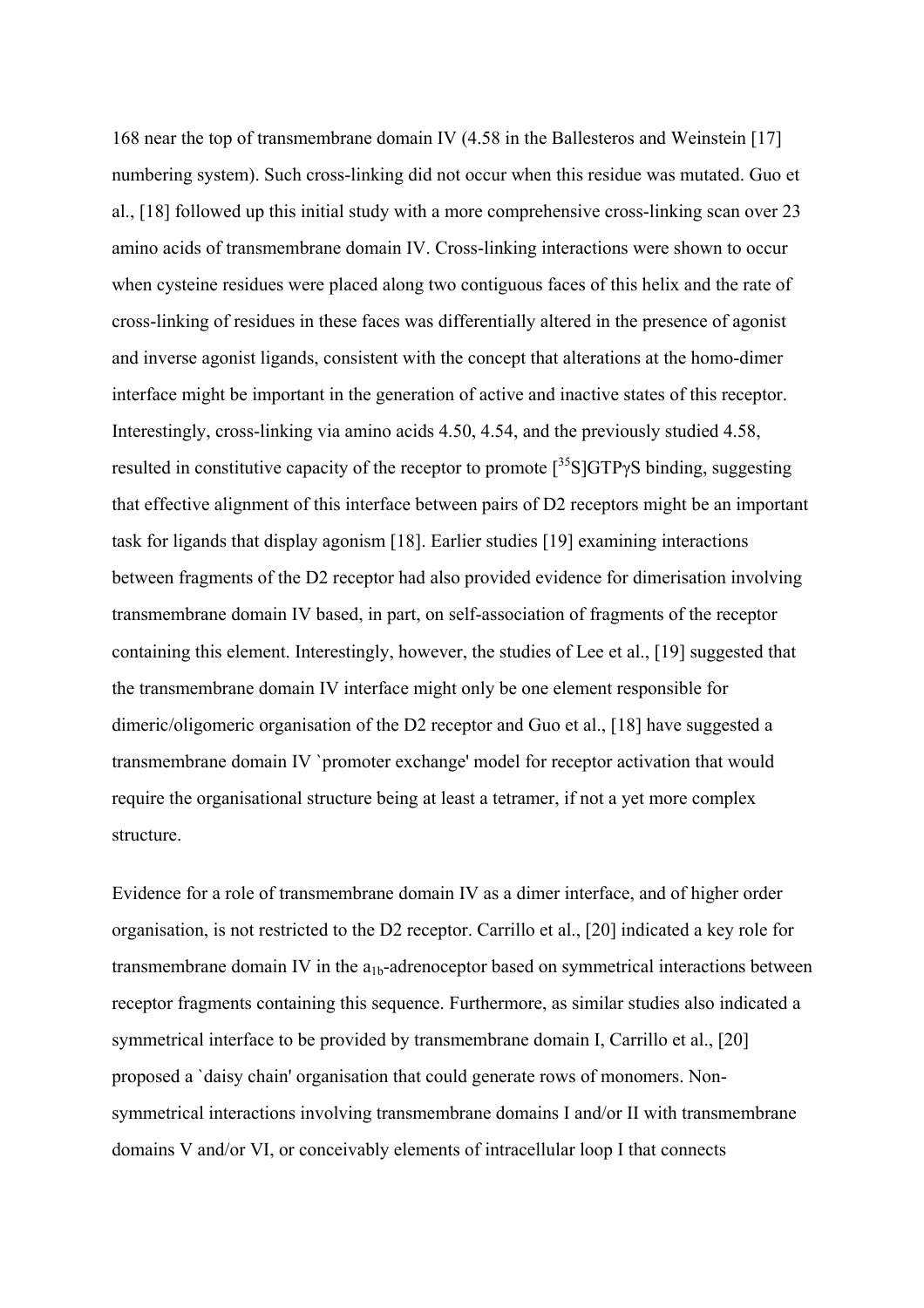transmembrane domains I and II with intracellular loop III, that connects transmembrane domains V and VI, were then suggested to align the `rows of monomers'. The cysteine crosslinking approach has also been used to suggest roles for elements of transmembrane helices I and II or IV in the quaternary structure of the complement C5a receptor [21]. Here again, the data were most easy to interpret as allowing oligomeric organisation rather than interactions being restricted to dimers. Although transmembrane domain IV has been a focus of attention in the studies noted above, a variety of other elements of the primary sequences of rhodopsinlike GPCRs have been suggested to be important in generating quaternary interactions. These include contributions of sialylation and N-glycosylation at the extracellular face of the bradykinin B2 receptor [22], potentially of transmembrane domain V in the adenosine A2a receptor [23], transmembrane domain I and the N-terminal domain of the yeast a factor receptor  $[24-25]$  and transmembrane domain VI of the  $b_2$ -adrenoceptor  $[26]$ . As well as direct experimental studies a range of computational approaches have also been applied to attempt to predict potential dimerisation interfaces within the helical bundles of rhodopsin-like GPCRs [27-31]. These have provided information that is, in general, in relatively good agreement with experimental observations. However, whether this is because of, or in spite of, the limited experimental data set is unclear. One extremely interesting and provocative prediction from the analyses of both Nemoto and Toh [29] and Filizola and Weinstein [30] is that the homo-dimerisation interfaces of even closely related GPCRs that respond to similar ligands may be markedly distinct. If this is confirmed by direct experiments it will provide interesting challenges in prediction and determination of hetero-dimer interfaces but may suggest means to selectively target and disrupt GPCR homo- and hetero-dimers, and hence may perhaps have therapeutic implications. To date, however, there have been no detailed experimental studies to define the molecular basis of hetero-dimeric interactions. Furthermore, some analyses suggest the potential for functionally important residues on the external face of each transmembrane helix of a GPCR [31], potentially consistent with the organisation of GPCRs into larger multimeric complexes. Each of the above noted computational studies focused on the formation of `contact' dimers. Earlier computational analyses had suggested the potential for the existence of so called `domain-swap' dimers [32],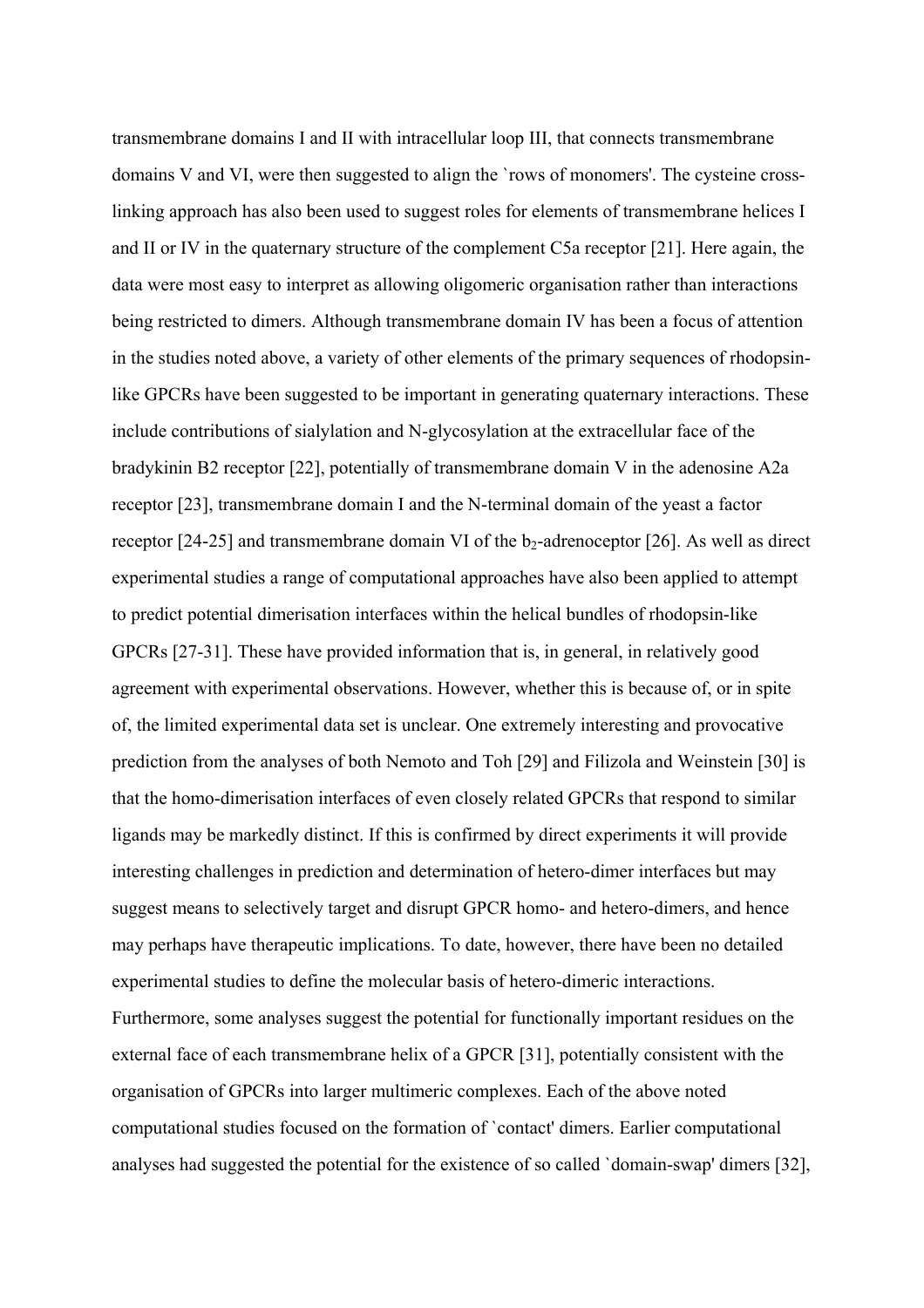in which elements of each protomer were interchanged within the dimer. Although there is currently little experimental support for domain-swap dimers being commonplace, in the case of the histamine H1 receptor Bakker et al., [33] have provided evidence that such forms do exist. Defined point mutations in either transmembrane helix III (Asp<sup>107</sup>Ala) or transmembrane helix VI (Phe<sup>432</sup>Ala) eliminate binding of the antagonist  $\lceil$ <sup>3</sup>H] mepyramine. However,  $\int^3 H$ ]mepyramine binding sites with the expected pharmacology of the histamine H1 receptor were generated when the  $\text{Asp}^{107}\text{Ala}$  and Phe<sup>432</sup>Ala mutants were co-expressed. Although the number of  $[{}^{3}H]$ mepyramine binding sites generated via this approach were low compared to when the wild type receptor was expressed, such results are consistent with the potential for contact dimers and domain-swap dimers to both form and co-exist [33].

# **Formation of dimers/oligomers is an early step in GPCR maturation and cell surface delivery**

A substantial literature has provided evidence for GPCR dimerisation occurring at the level of synthesis in the endoplasmic reticulum or during protein maturation in the Golgi apparatus [9] (Table 2). Introduction of endoplasmic reticulum retention motifs into GPCRs not only result in lack of cell surface delivery of the modified receptor but can also hinder cell surface delivery of a co-expressed, unmodified receptor. Replacement of the C-terminal tail of the b<sub>2</sub>adrenoceptor with the equivalent region of the GABAb-R1 subunit, which contains a well characterised arginine-based endoplasmic reticulum retention signal, resulted in the modified  $b<sub>2</sub>$ -adrenoceptor being trapped in the endoplasmic reticulum of transfected cells [34]. This construct also limited cell surface delivery of co-expressed wild type  $b_2$ -adrenoceptor [34]. As cell surface delivery of wild type  $b_2$ -adrenoceptor was not compromised by co-expression of the wild type GABAb-R1, that is also retained in the endoplasmic reticulum but does not interact with the  $b_2$ -adrenoceptor [34], such studies are indicative of protein-protein interactions between the two forms of the  $b_2$ -adrenoceptor with the mutant acting as a dominant negative. The C-terminal 14 amino acids of the  $a_{2}c$ -adrenoceptor also contain an endoplasmic reticulum retention motif. Addition of this sequence to the C-terminal tail of the chemokine CXCR1 receptor produced a form of this GPCR that was entirely limited to the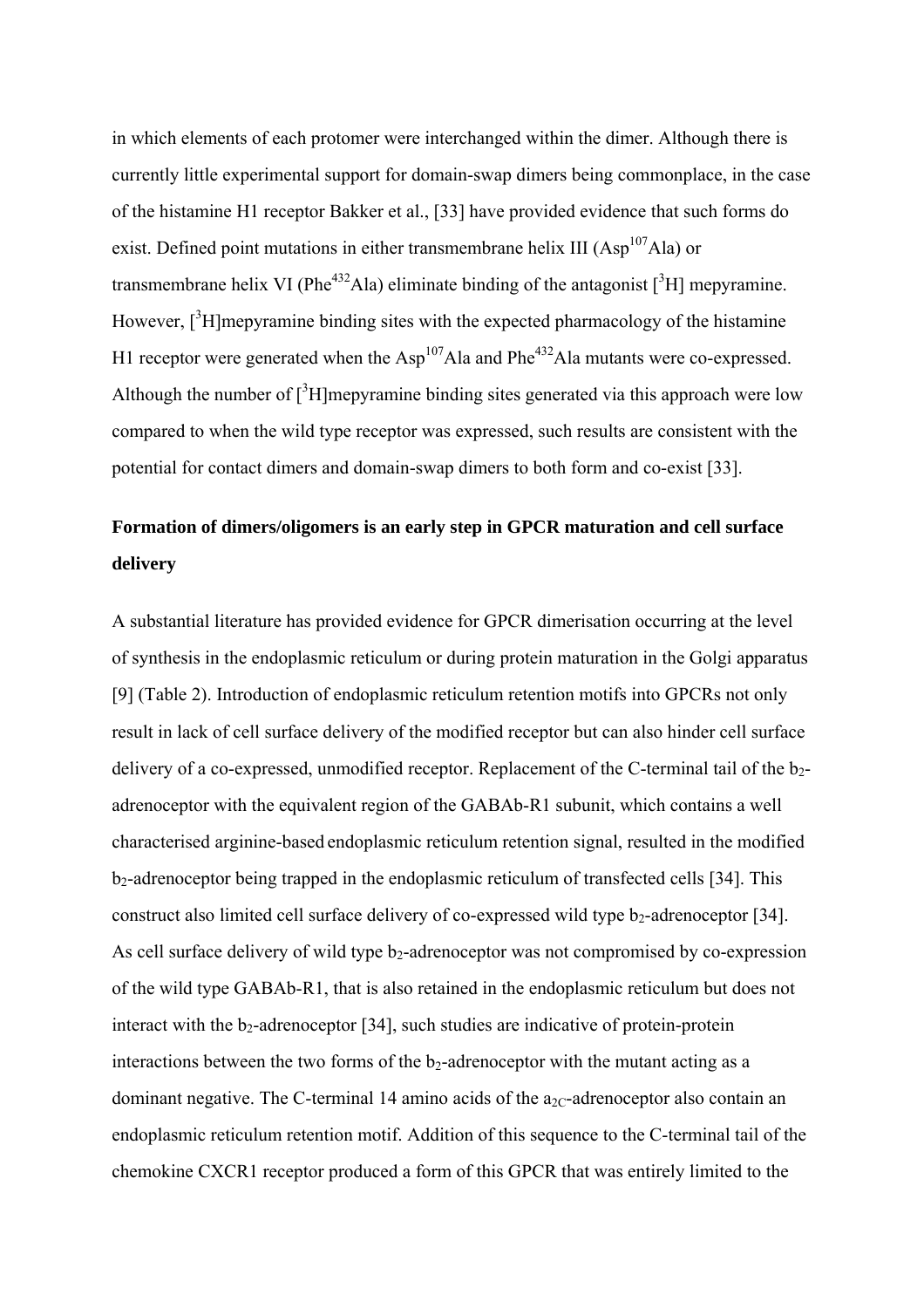endoplasmic reticulum [35]. Co-expression of the intracellularly-retained form of CXCR1 with wild type forms of either CXCR1 or the closely related GPCR CXCR2 resulted in marked reduction in their cell surface delivery [35], whereas cell surface delivery of the  $a_{1A}$ adrenoceptor, which was shown by a range of approaches to be unable to interact with CXCR1 with high affinity, was unaffected [35].

As well as introduction of endoplasmic reticulum retention motifs into GPCRs lacking such sequences, mutations in a variety of positions can eliminate or limit cell surface trafficking of a receptor and the mutants may act as dominant negatives for cell surface delivery of wild type receptors. Such a strategy has recently been employed to examine interactions amongst  $a_2$ -adrenoceptor subtypes [36] and a regulated secretion/aggregation technology was employed by Hansen et al., [37] to explore aspects of dimerisation and function of the angiotensin II AT<sub>1</sub> receptor. An  $F(6X)LL$  motif, common in the proximal C-terminal tail of a number of rhodopsin-like GPCRs, has been suggested to be key in regulating endoplasmic reticulum to cell surface delivery [36]. However, as this region is the central core of the region often described as the  $4<sup>th</sup>$  intracellular loop' or `helix 8', based on similarity of sequence with the equivalent region of bovine rhodopsin, it is likely that mutation in this region will have global effects on receptor folding and function and that it is not simply a motif that is key to release from the endoplasmic reticulum.

Naturally occurring mutations in GPCRs are also known to limit GPCR cell surface delivery. For example, various mutations in the thyroid stimulating hormone receptor are known to result in aberrant cell surface expression and can exert dominant negative effects on cell surface delivery of the wild type receptor by forming a complex at the level of the endoplasmic reticulum [38]. This can potentially explain abnormal endocrine phenotypes in patients who are heterozygous for the mutation [38]. Similar molecular interactions appear to underlie effects of a mutant of the Frizzled 4 seven transmembrane domain receptor that is associated with familial exudative vitreoretinopathy [39], where co-expression with wild type Frizzled 4 shows that the mutant form dimerizes with wild-type Fz4, retains it in the endoplasmic reticulum and inhibits its signalling [39]. Equivalent observations have been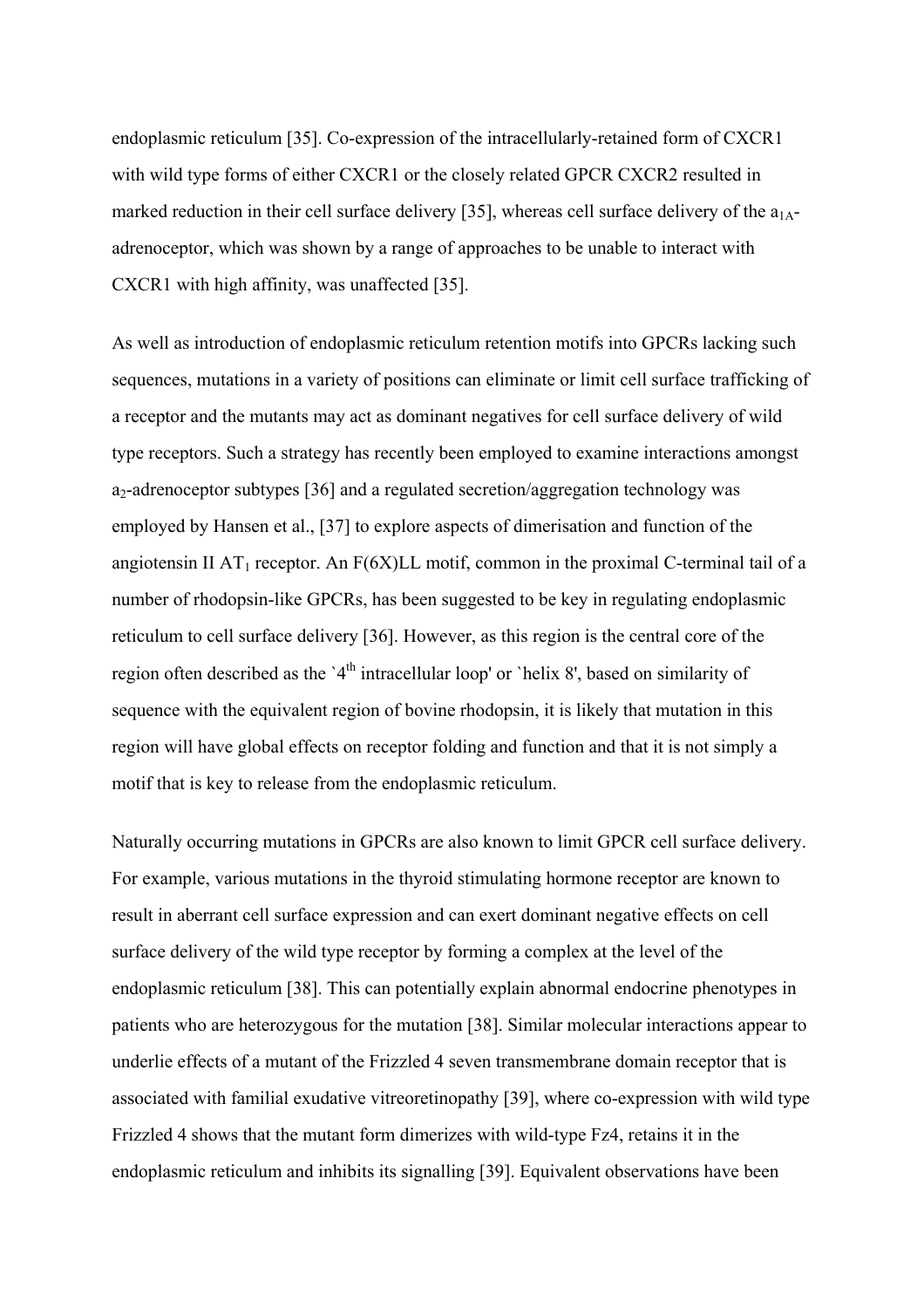made for a series of other receptors, including the calcium-sensing receptor [40] and the melacortin-1 receptor [41], where interactions between wild type and dominant negative mutants of the receptor may contribute to hair colour [41-42]. This general concept has recently developed into a specific sub-area of GPCR homo-dimerisation studies with both substantial support via basic studies, and with clear implications for disease [43-44]. A number of, but not all, endoplasmic reticulum-retained GPCR mutants can be `rescued' by treatment of cells expressing these mutants with so-called chemical or pharmacological chaperones [45-47], and there are potential therapeutic implications of this general approach that stretch well beyond diseases associated with endoplasmic reticulum-retained GPCR mutants [47]. To date, studies on endoplasmic reticulum retention of GPCRs and disease have been limited to homo-dimeric interactions. However, given the level of interest in GPCR hetero-dimeric interactions (see later) it would not be surprising if a mutant GPCR that is retained in the endoplasmic reticulum might limit cell surface delivery of a second coexpressed wild type GPCR and limit its function.

Although clearly vital, GPCR homo-dimerisation is not simply a strategy to ensure proper folding, maturation and cell surface delivery of GPCRs. Although even for rhodopsin, isolated monomers can be shown to be functional [48], monomers appear to have lower signal generation capacity than dimers/oligomers [49]. Based on the molecular dimensions of rhodopsin and its associated G protein transducin, models in which a rhodopsin dimer straddle or provide an appropriate footprint to bind a single transducin a,b/γ subunit heterotrimer effectively have been proposed [3, 14]. This would appear to provide an attractive model for efficient signal transduction requiring receptor dimerisation (Table 2), or indeed, higher order oligomerisation, to provide effective signal amplification via a relay system because measurements of the number of transducins that can be activated by a single photon of light [50] appear difficult to comprehend within a simple 1:1 organisation of rhodopsin dimer and transducin hetero-trimer. Indeed, early studies did suggest the potential of oligomeric organisation of G proteins in brain membranes [51-52]. Recent biophysical studies on recombinantly expressed receptors reconstituted with purified G proteins have also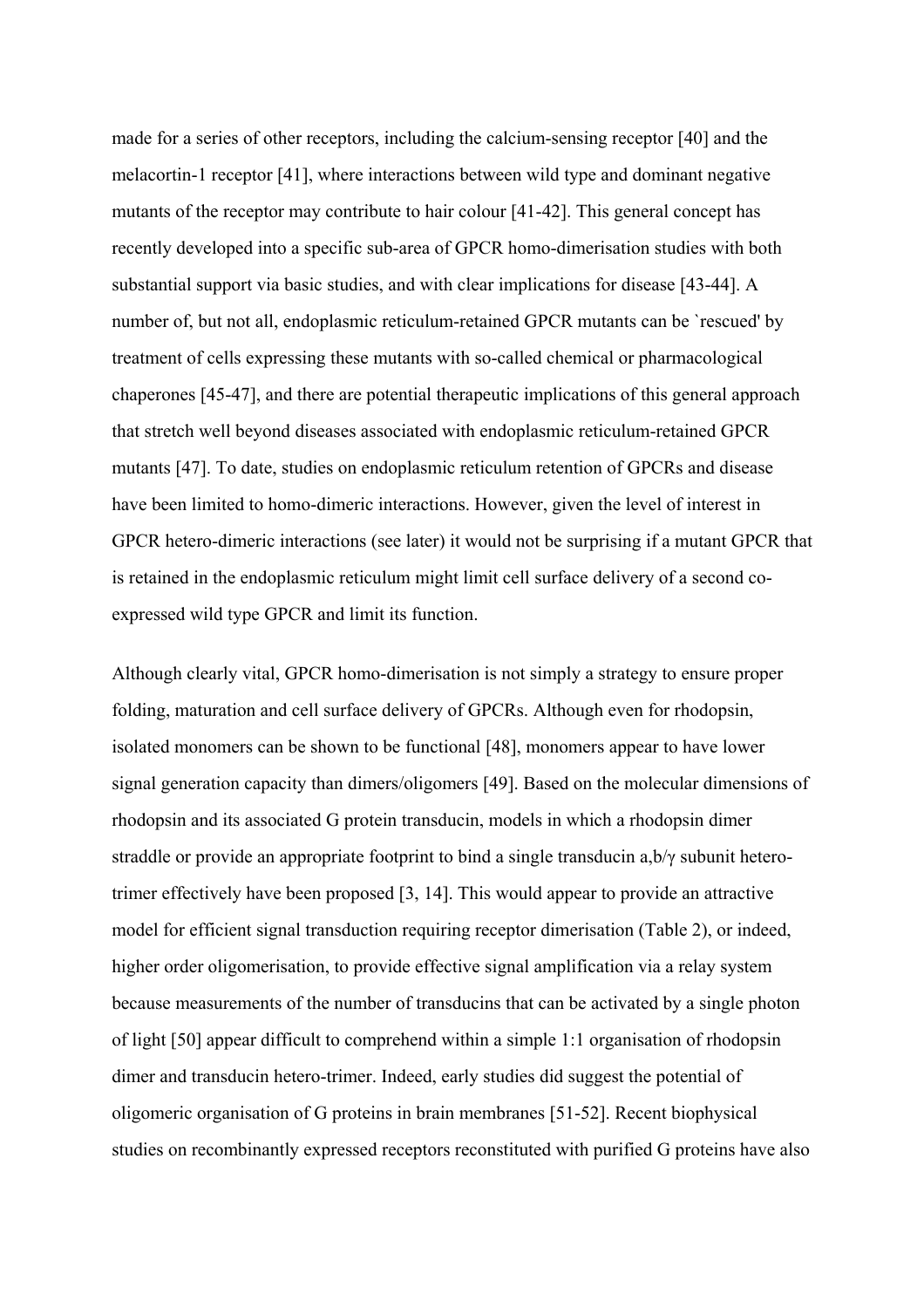supported the idea of the basic unit of signal transduction of the BLT1 leukotriene B4 receptor as a pentamer containing two receptors and the three subunits of a G protein heterotrimer [53]. Although less direct, studies on the 5-HT<sub>2C</sub> receptor [54], the  $a_{1b}$ -adrenoceptor [55] and the DOP opioid receptor [56] are each consistent with this model.

Theoretically, mutations or small molecules that prevent dimerisation might be expected to limit GPCR-mediated signal transduction. However, such effects may be difficult to separate from unfolding and incomplete receptor maturation. Equally, if dimerisation interfaces are quite extensive then minor mutation might be insufficient to ablate protein-protein interactions. Reported mutations that apparently eliminate protein-protein interactions for certain chemokine receptors do not limit cell surface delivery [57] and this appears inconsistent with the simple models delineated above. Also difficult to incorporate into a `one-size fits all' model of dimerisation/oligomerisation in the endoplasmic reticulum/Golgi being vital for cell surface delivery are reports of agonist ligands either promoting, or being required for, GPCR dimerisation [58-59]. In studies that rely exclusively on resonance energy transfer techniques [60-61] relatively small alterations in receptor conformation may alter the observed signal and be interpreted as a agonist-induced alteration in dimeric/oligomeric status. However, if increases or decreases in signal are produced by both agonists and antagonist ligands this may suggest that the effect measured is not related to alterations in overall quaternary structure [62-63]. A series of other studies have indicated the potential for agonist ligands to cause dissociation of certain pre-formed GPCR dimers/oligomers [64-65]. Although subject to the same caveats as increases of resonance energy transfer signal, it is unclear if, or how, dissociated dimers would re-associate during the processes of receptor internalisation and recycling to the cell surface as there is evidence for the internalisation of receptor-homo-dimers in response to binding of agonist ligands [66].

Although there have been suggestions that GPCR dimerisation/oligomerisation might be promoted at relatively high receptor expression levels and hence potentially be at least partially an artefact of over-expression, studies on the extent of b-adrenoceptor dimerisation have indicated that this is unaltered over a wide range of expression levels [67] whilst CCR5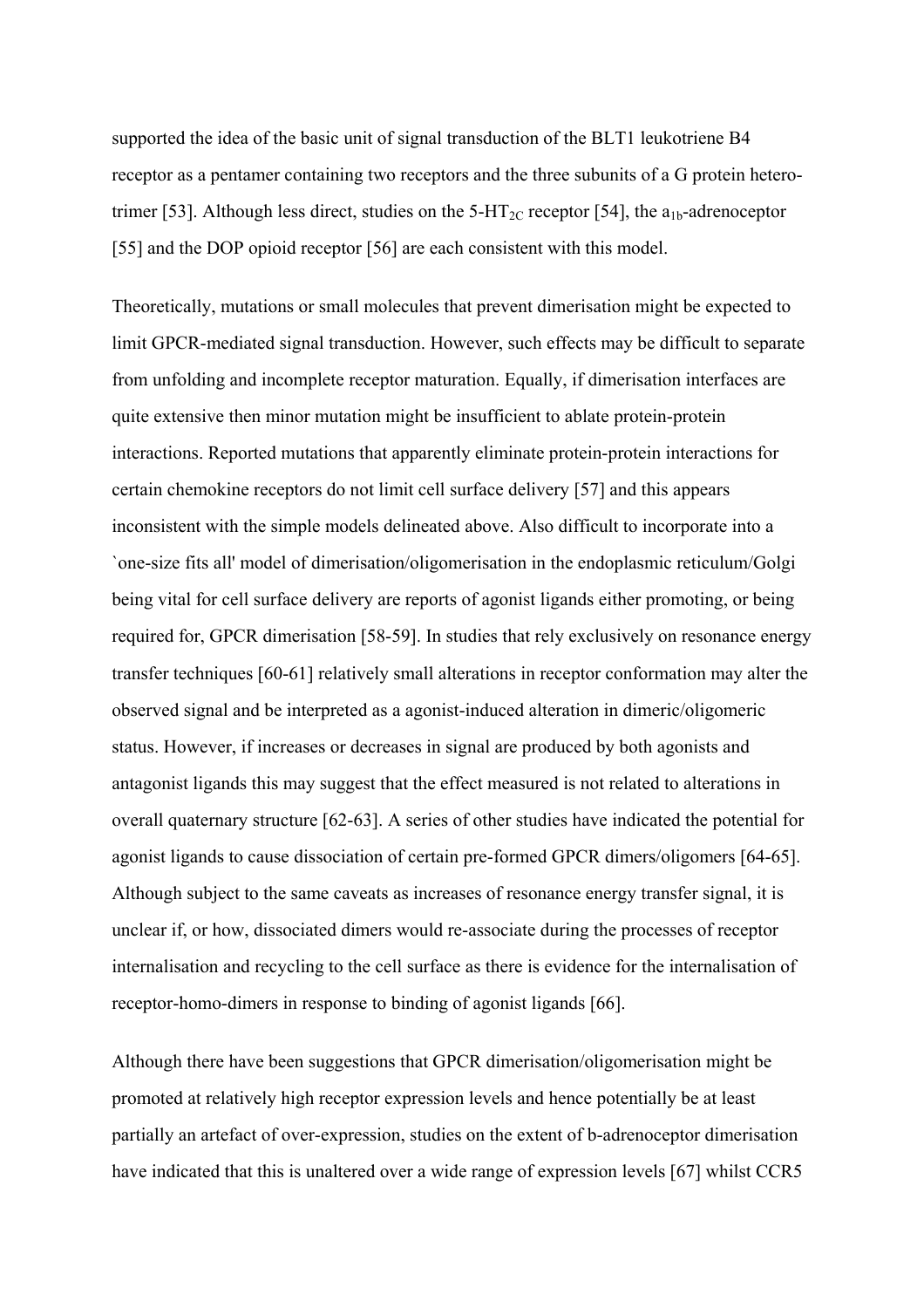receptor dimerisation/oligomerisation occurs at relatively low, physiologically relevant, levels of expression [68]. Although many GPCRs are indeed expressed in relatively low levels, in many cases the heterogeneity of physiological tissue used to measure expression levels probably results in a marked under-estimate of expression levels in individual cells that actually express the GPCR of interest and hence true measures of the level of expression of various GPCRs in, for example, specific neurones remain undefined. Furthermore, although data indicate that GPCRs such as the neurokinin NK1 receptor exist as monomers [69] this is not generally consistent with evidence that information transfer reflecting ligand binding to one protomer may be communicated to the G protein by altering the orientation of the dimer interface and transfer of information via the partner protomer [18].

#### **GPCR hetero-dimerisation/oligomerisation**

Given the extensive literature on the existence and relevance of GPCR homodimers/oligomers and the importance of GPCRs as the targets of small molecule therapeutics it is hardly surprising that the potential existence and relevance of GPCR heterodimers/oligomers has been actively studied. With more than 400 genes encoding non-sensory GPCRs in the human [70] and other mammalian genomes co-expression of a number of these in individual cells is to be expected. Efforts to assess the relative interaction affinities of closely related GPCRs to form hetero-dimers/oligomers versus homo-dimers/oligomers have been based largely on `saturation' resonance energy transfer experiments [60]. Such studies have indicated that, for example, the  $b_1$ -adrenoceptor and  $b_2$ -adrenoceptors [67], the CXCR1 and CXCR2 chemokine receptors [35], DOP, KOP and MOP opioid receptors [71] and various subtypes of muscarinic acetylcholine receptors [72] generate hetero-dimers with similar, or only slightly lower, affinity that the corresponding homo-dimers. For each of the examples noted above there is clear evidence of the co-expression of the GPCR pairs in native cells and, as such, unless there are temporal or other means to limit the co-translation of mRNA into protein it is likely that these hetero-dimers/oligomers are indeed generated in native tissues. Although it has been suggested that opioid receptor hetero-dimers might only form following cell surface delivery, and in a G protein-dependent manner [73], other studies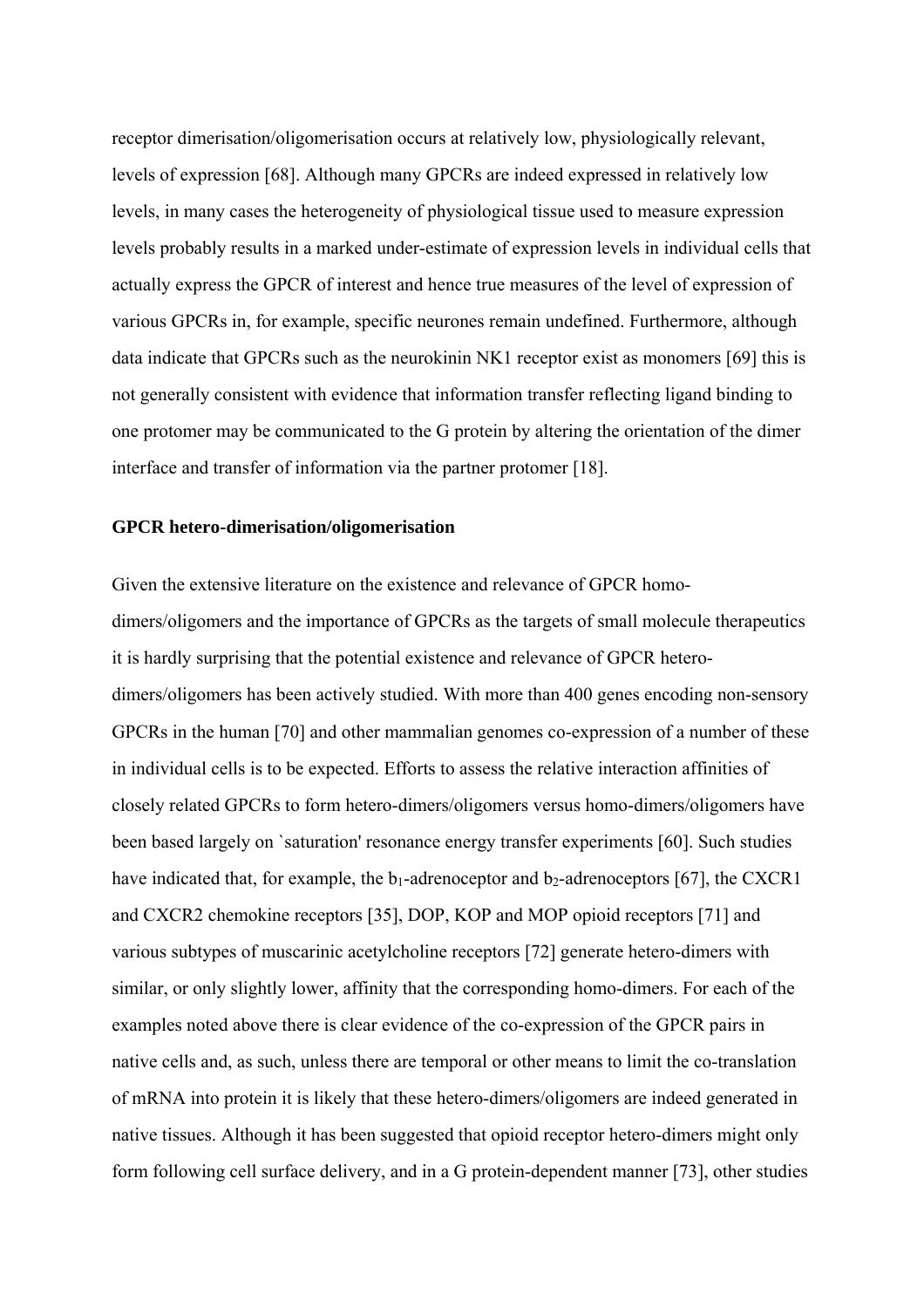of these receptors [71] have supported the general model of dimer/oligomer formation occurring during receptor synthesis and maturation. Early studies on the relative interaction affinity of GPCRs to generate homo- versus hetero-interactions [74] concluded that heterooligomers between closely related GPCRs subtypes would form more efficiently than between less closely related GPCRs. Whilst intellectually appealing, particularly if the basic dimer/oligomer interface(s) is the same for different class A GPCRs, computational modelling studies that favour different interfaces even for homo-dimers of closely related receptors [30] suggest that such a simple view requires rigorous analysis across a wide range of receptors. Indeed, there are examples in which the relative propensity of two receptors to form the hetero-dimer appears to be greater than for the corresponding homo-dimers [75].

#### **Functional consequences of hetero-dimerisation**

In recent years a very large number of studies [see 2, 4-7, 9 for review] have attempted to explore functional sequelae of GPCR hetero-dimerisation. In many cases such studies have employed pairs of GPCRs that are likely to be co-expressed in physiological settings, but in a number of published studies this does not appear to have been a priority in the experimental design. Prior to considering some of the observations reported, and the implications thereof, it is important to remember that not all cases in which co-expression of two GPCRs modulates the function of one or both are likely to reflect or require hetero-dimerisation. For example, heterologous desensitisation can profoundly alter receptor function.

Despite such caveats, effects of hetero-dimerisation on signal identity, ligand pharmacology and receptor trafficking have all been described. One issue is that unless the hetero-dimer forms much more efficiently that the corresponding homo-dimers, co-expression of two GPCRs must be anticipated to result in the presence of both homo-dimers and hetero-dimers and, although some suggestions have been examined, strategies to resolve signals produced by homo- and hetero-dimers in the same cells are generally limited [2]. Despite these issues, a number of clear differences in the function and pharmacology of co-expressed pairs of GPCRs have been reported and attributed to the generation of GPCR hetero-dimer/oligomer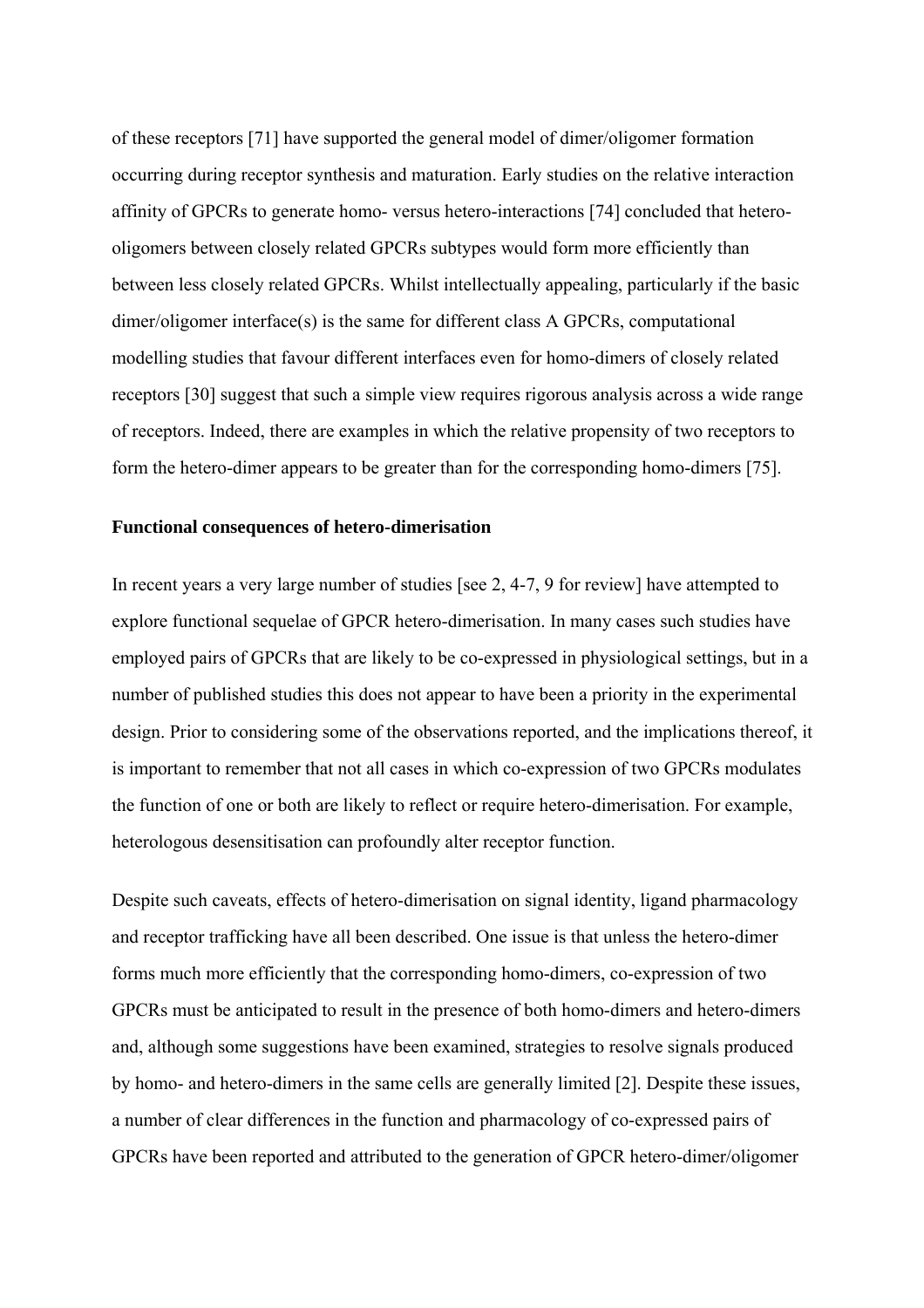complexes. Again, however, it is important to discriminate effects that reflect direct proteinprotein interactions rather than indirect effects produced via downstream signalling and feedback control.

#### **GPCR hetero-dimerisation and signal generation**

As noted earlier, current views on the physical organisation of GPCRs and associated G proteins favour a model in which a GPCR dimer provides a footprint suitable to bind a single G protein a,b,γ hetero-trimer [3, 53-54]. A GPCR hetero-dimer could then offer a docking interface with differing G protein selectivity than the corresponding GPCR homodimers (Table 2). A range of studies has reported data that are at least consistent with such a model. Although both MOP and DOP receptors are generally considered highly selective for activation of pertussis toxin-sensitive hetero-trimeric G proteins, when co-expressed, George *et al*., [76] have reported that signals insensitive to pertussis toxin treatment were generated. Interestingly, this has been demonstrated to reflect a switch in coupling such that  $G<sub>z</sub>$  becomes activated by opioid agonists [77] and that the distal C-terminal tail of each receptor plays a role in this switch [77]. In a similar vein, co-stimulation of co-expressed dopamine D1 and D2 receptors, which a range of approaches have confirmed to have the ability to form heterodimers [78], results in generation of a phospholipase C-mediated  $Ca^{2+}$  signal [79], although the D1 receptor is usually associated with stimulation, and the D2 receptor with inhibition, of adenylyl cyclase. Perhaps even more interesting in relation to drug discovery is that coexpression of pairs of GPCRs can alter the potency and/or ability of receptor agonists to generate signals. For example, co-expression of the orexin-1 receptor with the cannabinoid CB1 receptor has been reported to enhance the potency of the peptide orexin-A to stimulate phosphorylation of the ERK1 and 2 MAP kinases 100 fold, an effect that was blocked by the CB1 receptor antagonist/inverse agonist rimonabant [80]. The concept that heterointeractions between GPCRs might alter the potency of action of natural agonists and that this may be modulated by synthetic ligands that have no direct affinity for that GPCR when tested in isolation but may affect a hetero-dimer/oligomer containing the receptor is clearly of great interest and, if widely applicable, will require reconsideration of ligand screening approaches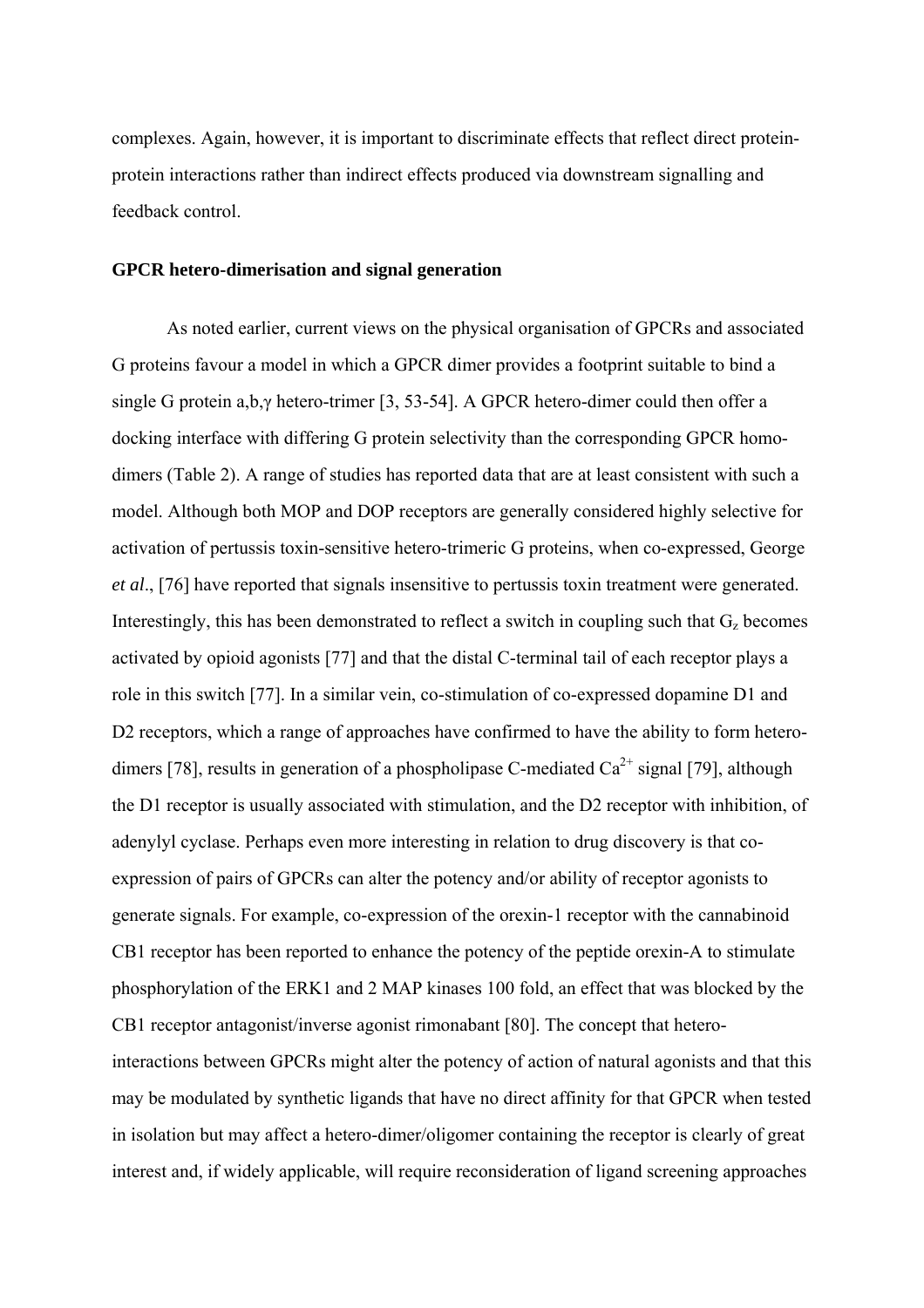[2]. An interesting extension to this has recently been reported for interactions between the  $MT<sub>1</sub>$  melatonin receptor and the orphan receptor GPR50 [81]. When co-expressed, the presence of GPR50 is reported to abolish the binding of melatonin to the  $MT_1$  receptor and a key contribution to this effect is provided by the long intracellular tail of GPR50. Most interestingly, both GPR50 and the  $MT_1$  receptor are expressed endogenously in hCMEC/D3 endothelial cerebral cells. siRNA-mediated knock-down of GPR50 levels increased levels of  $[1^{25}$ I]melatonin binding [81], consistent with the concept that GPR50/MT<sub>1</sub> heterodimerisation prevents binding of the ligand. This is not the only example in which a currently orphan GPCR is able to modulate the function or potency of a ligand at a second coexpressed receptor. The mas-related gene (Mrg) receptors are largely if not exclusively expressed in sensory dorsal root ganglia. Milasta *et al*. [82] employed cells in which the orphan GPCR MrgE was expressed constitutively whilst the related GPCR MrgD, that is known to be activated by b-alanine, was expressed from a single, defined inducible locus in a time- and inducer-concentration-dependent manner. As anticipated, MrgE-MrgD heterodimers/oligomers were only produced subsequent to induction of MrgD expression and the amount of hetero-dimer present reflected the level of MrgD expression. Functional potency of b-alanine was enhanced by the presence of MrgE, potentially because the hetero-dimer was maintained at the cell surface rather than becoming internalized in response to the MrgD agonist [82]. Of equal interest is the concept that a hetero-dimer comprising two co-expressed GPCRs may share a common ligand. As well as the Mrg receptors (which are also called sensory neuron-specific G protein-coupled receptors (SNSRs) in some studies), dorsal root ganglia express the DOP opioid receptor. Bovine adrenal-medulla-peptide-22 is reported to be an agonist at both the DOP receptor and the sensory neuron-specific G protein-coupled receptor-4 (SNSR-4) but the relevant pharmacophores are distinct. When the two GPCRs were co-expressed in HEK293 cells bovine adrenal-medulla-peptide-22-mediated inhibition of adenylyl cyclase (the DOP receptor signal) was lost whilst stimulation of phospholipase C (the SNSR-4 signal) was retained [83]. Furthermore, co-addition of selective DOP and SNSR-4 agonists promoted SNSR-4 but not DOP signalling, indicating that in the DOP/SNSR-4 hetero-dimer, DOP receptor ligand binding and/or function may be masked.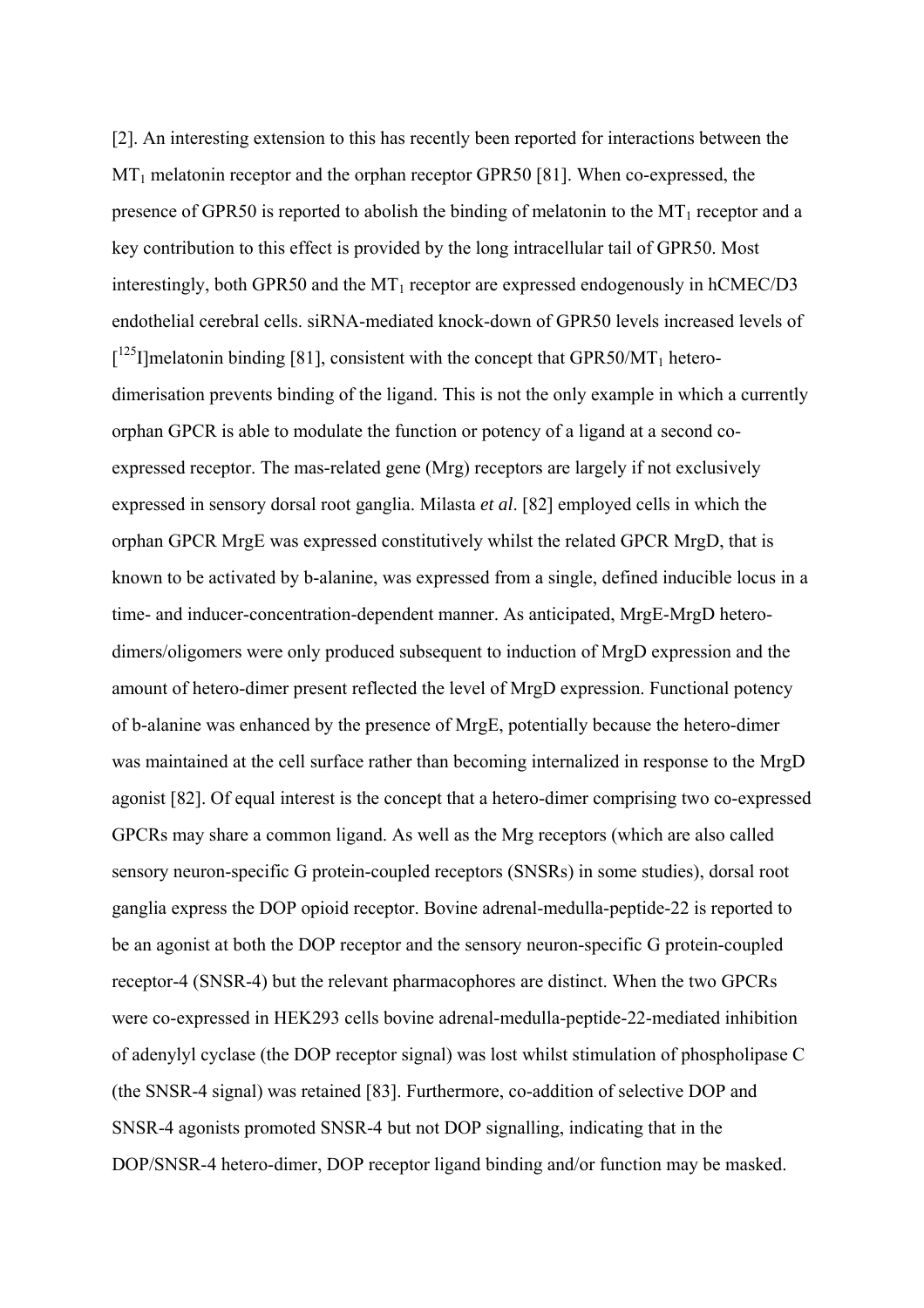Although indirect, the size of bovine adrenal-medulla-peptide-22 may allow this ligand to bind to both elements of the hetero-dimer concurrently and there is evidence that synthetic, designed bivalent ligands that incorporate distinct pharmacophores at either end of the molecule may be able to modulate the function of hetero-dimers of opioid receptor subtypes [84-85]. Significant efforts in medicinal chemistry are now targeting the concept of generating molecules that may allow study of GPCR dimers [86]. In a similar fashion, heterodimerisation between somatostatin sst2a and somatostatin sst3 receptors has been reported to eliminate binding of a somatostatin sst3 receptor selective agonist [87].

One of the issues frequently raised in relation to efforts to study the pharmacology and function of GPCR hetero-dimers is that either transient or stable expression of two GPCRs is likely to result in the production of homo-dimers as well as potential heterodimers. One approach to address this issue for closely related GPCRs that display similar affinity to generate homo- and hetero-interactions is to express one of the pair to substantially higher levels than the other. It would then be reasonable to assume that the bulk of the less highly expressed GPCR would be present within hetero-dimers [88]. Assuming ligands with good affinity and high selectivity for the less highly expressed GPCR are available, comparisons of their affinity, function and structure-activity relationships in cells coexpressing the two GPCRs with those that express this receptor alone and at similar total levels may offer insights. As a variant of this, the expression of one of the potential partners can be controlled via an inducible promoter to regulate the extent of hetero-dimerization. Milasta *et al*. [82] employed this strategy to explore interactions between the Mrg D and MrgE and this approach is likely to become much more widely employed. A rather unusual approach to ensure production only of GPCR `hetero-dimers' is to express both from a single open reading frame [89]. Given the 7 transmembrane domain organisation of GPCRs, this required insertion of an extra transmembrane domain between transmembrane helix VII of the first receptor and transmembrane helix I of the second. The results obtained with a construct in which the adenosine  $A_{2A}$  receptor and the long isoform of the dopamine D2 receptor were linked together in this way are rather difficult to interpret, not least because the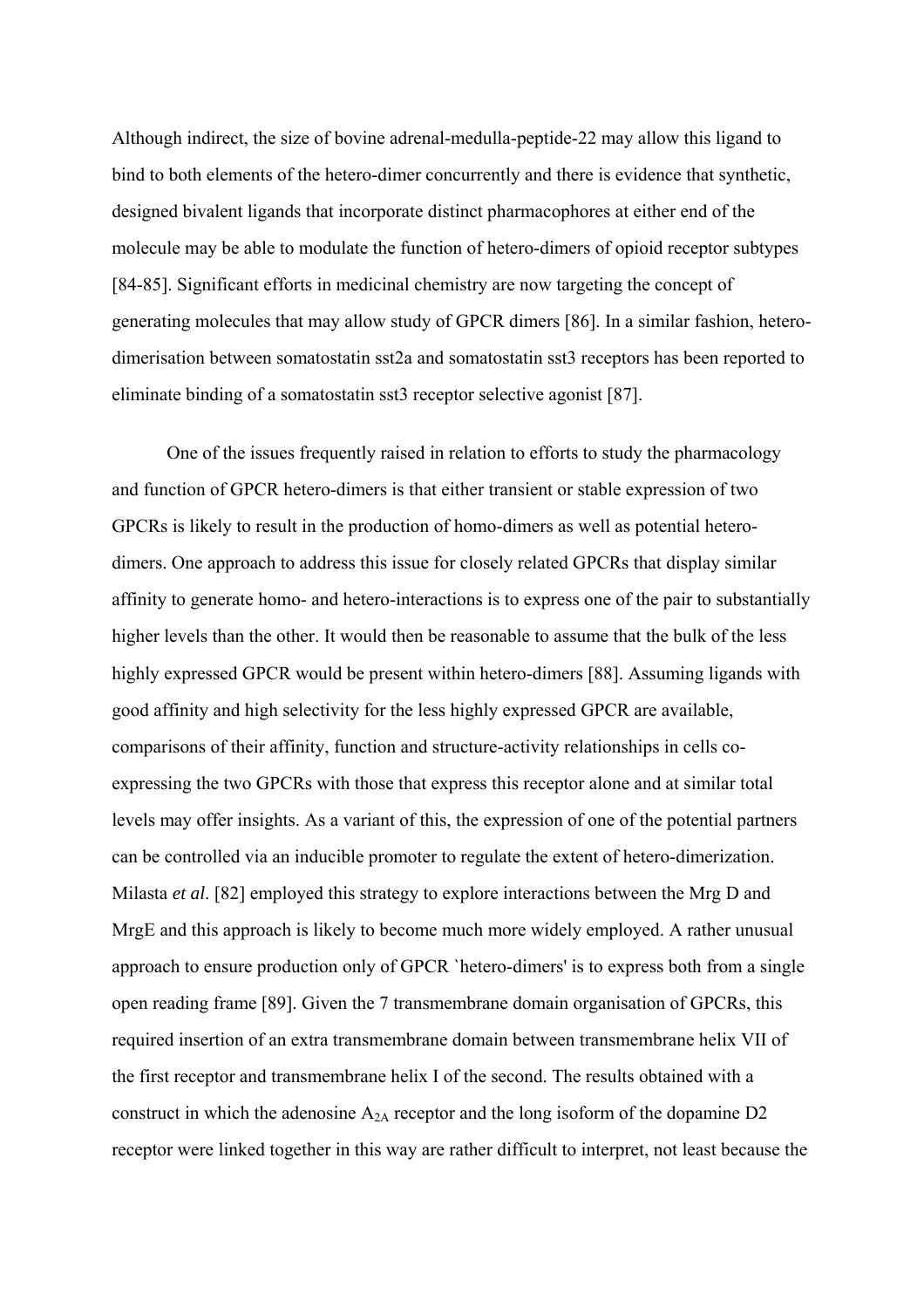measures of ligand binding capacity of the two elements were very different. However, although other studies in which hetero-dimerisation has been reported to alter the characteristics of ligand binding have focused on agonists [81, 90-91], and where the effect may be related to alterations in G protein coupling, it is at least conceptually possible that antagonist binding capacity and/or affinity might also be modulated by hetero-dimerisation.

#### **GPCR hetero-dimers as physiologically relevant molecular species**

Studies on GPCR hetero-dimerisation performed in transfected cell lines require support from physiological systems before becoming real therapeutic targets (Table 2). The opioid receptors have contributed significantly to the development of thinking in this area and it has been suggested than DOP-MOP hetero-dimers may be of particular relevance in improving morphine-based analgesia by limiting tolerance and dependence [92-94]. Equally, the recent claim that 6'-guanidinonaltrindole is both a spinally selective analgesic and a DOP-KOP hetero-dimer selective agonist [95] has provided support for the physiological expression of opioid receptor hetero-dimers.

The physiological function of receptors for angiotensin II also appears to be controlled via hetero-dimerisation. Interaction partners have included the bradykinin B2 receptor and the mas proto-oncogene [96-100]. Abidar et al., [101] have recently employed confocal fluorescence resonance energy transfer to indicate that the angiotensin II  $AT_2$  receptor and bradykinin B2 receptor are in close proximity in PC12W cell membranes and have suggested that influencing their dimerisation, might offer a potential therapeutic strategy for the treatment of hypertension and other cardiovascular and renal disorders. Equally, interactions between the angiotensin II  $AT_1$  receptor and the bradykinin B2 receptor have been reported in renal mesangial cells isolated from spontaneously hypertensive rats and in higher levels compared with cells from normotensive controls [97]. These authors also suggest that this hetero-dimer may contribute to angiotensin II hyper-responsiveness of mesangial cells in experimental hypertension [97]. It has also been suggested that levels of this hetero-dimer are increased in pre-eclampsia [98-99] and display increased sensitivity toward angiotensin II.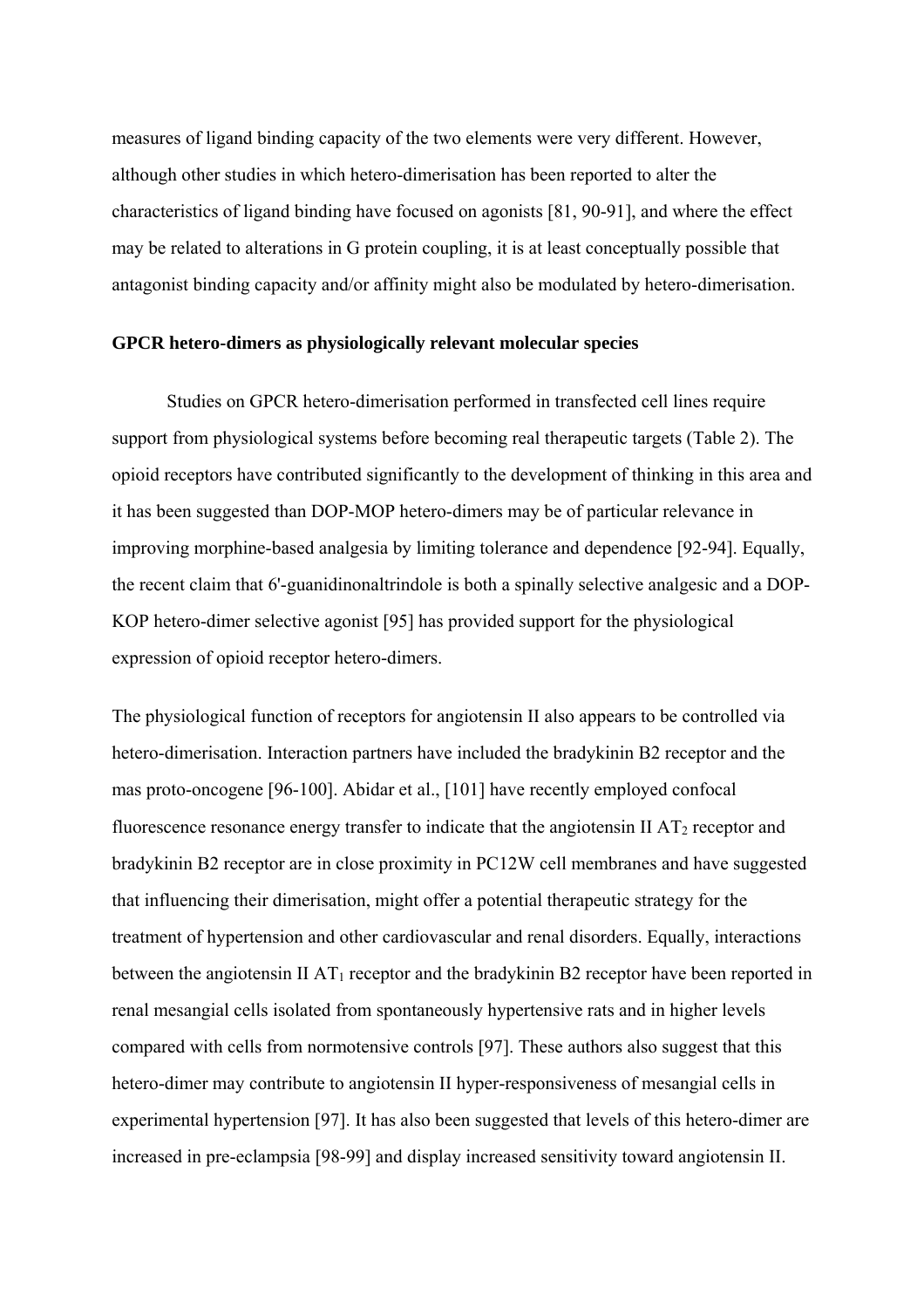Alteration of function associated with receptor hetero-dimerisation can also be productively studied in knock-out animals. Elimination of the Mas proto-oncogene results in enhanced contraction of mesenteric microvessels to angiotensin II but not to endothelin [100]. This is consistent with an observed Mas-AT<sub>1</sub> receptor hetero-dimer interaction limiting the function and/or binding of angiotensin II. However, as noted earlier, hetero-dimerisation may not be the only contributing factor to such an effect. The Mas proto-oncogene displays high levels of agonist-independent, constitutive activity [101] and activation of protein kinase C via such constitutive activity can desensitise the  $AT_1$  receptor. Thus, reduced desensitisation of the  $AT<sub>1</sub>$  receptor in the absence of Mas is also consistent with the enhanced function of angiotensin II, without a need to invoke hetero-dimerisation as a regulatory mechanism.

Increasing evidence is also beginning to provide evidence that GPCR hetero-dimerisation may be relevant to airway function and sensitivity and to inflammatory responses. McGraw et al., [102] have recently provided evidence for the presence of an EP1 prostanoid receptor/b<sub>2</sub>adrenoceptor hetero-dimer in which the  $b_2$ -adrenoceptor is poorly coupled to elevation of cAMP levels and hence to bronchial relaxation. The authors suggest that such a mechanism may contribute to beta-agonist resistance found in asthma [102]. Similarly, interactions between the chemokine CXCR1 receptor and a number of GPCRs that respond to lysophosphatidic acid or sphingosine 1-phosphate have been observed [103] and variation in expression levels of these receptors in individuals may be relevant to the extent of interleukin 8-mediated white cell chemotaxis.

The other key area of relevance of class A GPCR hetero-dimerization for *in vivo* function has developed from long term understanding of the interplay between receptors for adenosine and dopamine. A substantial literature, covering basic biochemical studies to more clinically relevant systems has been produced and reviewed [104-107]. Furthermore, hetero-dimeric interactions between the adenosine  $A_1$  and  $A_{2A}$  receptors have recently been reported to play a key role in pre-synaptic control of striatal glutamatergic neurotransmission [108]. Equally, although more direct experiments on their existence and relevance in the CNS need to be performed, interactions between the cannabinoid CB1 receptor and both the D2 dopamine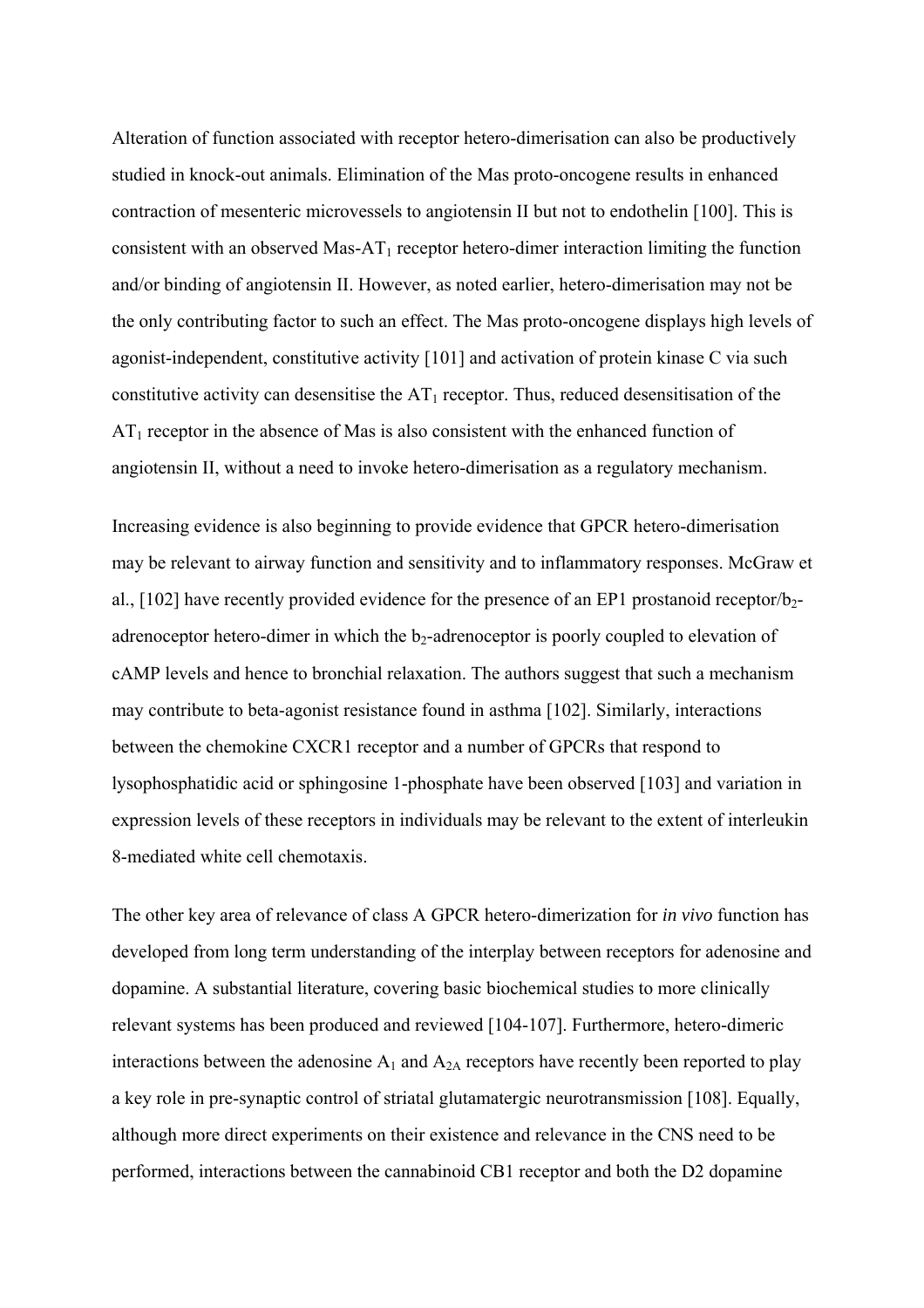receptor [109] and the MOP opioid receptor [110] are certainly of great interest and may be of physiological relevance, particularly as CB1 receptor knock-out animals display reduced ethanol-induced conditioned place preference and increased levels of striatal dopamine D2 receptors [111], whilst D2 dopamine receptors modulate the G protein coupling profile of the cannabinoid CB1 receptor [112]. Although it is clearly far more challenging to confirm GPCR hetero-interactions in physiologically relevant cells and tissues, detailed analysis of the function and pharmacology of GPCRs in cells and tissues of `knock-out' animals, and particularly conditional knock-outs, as well as the reconstitution of function and pharmacology by introduction of potential hetero-dimer/oligomer pairs into cells from knockout animals [113] is likely to provide useful information.

#### *Modulating GPCR hetero-dimer function*

Both to understand the functional significance of GPCR hetero-dimers *in vivo* and to explore their potential as selective therapeutic targets requires the identification of heterodimer selective ligands or the development of strategies that can selectively disrupt heterodimer pairs. As noted earlier, there is a significant, long standing literature on this concept of synthesising hetero-dimer selective ligands, not least in relation to the medicinal chemistry of opioid receptor ligands. Indeed, a recent study on molecules in which distinct KOP and DOP pharmacophores were linked via spacer arms have indicated certain of these molecules to display substantially higher affinity in cells co-expressing the two GPCRs than in mixtures of cells expressing each individually [84]. Molecules of this nature are unlikely to represent a starting point for molecules that can be employed therapeutically but may be very useful tools to aid understanding. It was thus a considerable surprise when 6'-guanidinonaltrindole, a relative simply analogue of a well known KOP receptor ligand, was recently described as a DOP-KOP hetero-dimer selective agonist [95]. Furthermore, its efficacy as a spinallyselective analgesic resulted in the conclusion that DOP-KOP hetero-dimers may be expressed in spinal cord but not in brain [95]. There is no doubt that this publication has both raised awareness of the therapeutic potential of targeting GPCR hetero-dimers [114] and raised expectation that a range of such ligands will be identified via appropriate screening strategies.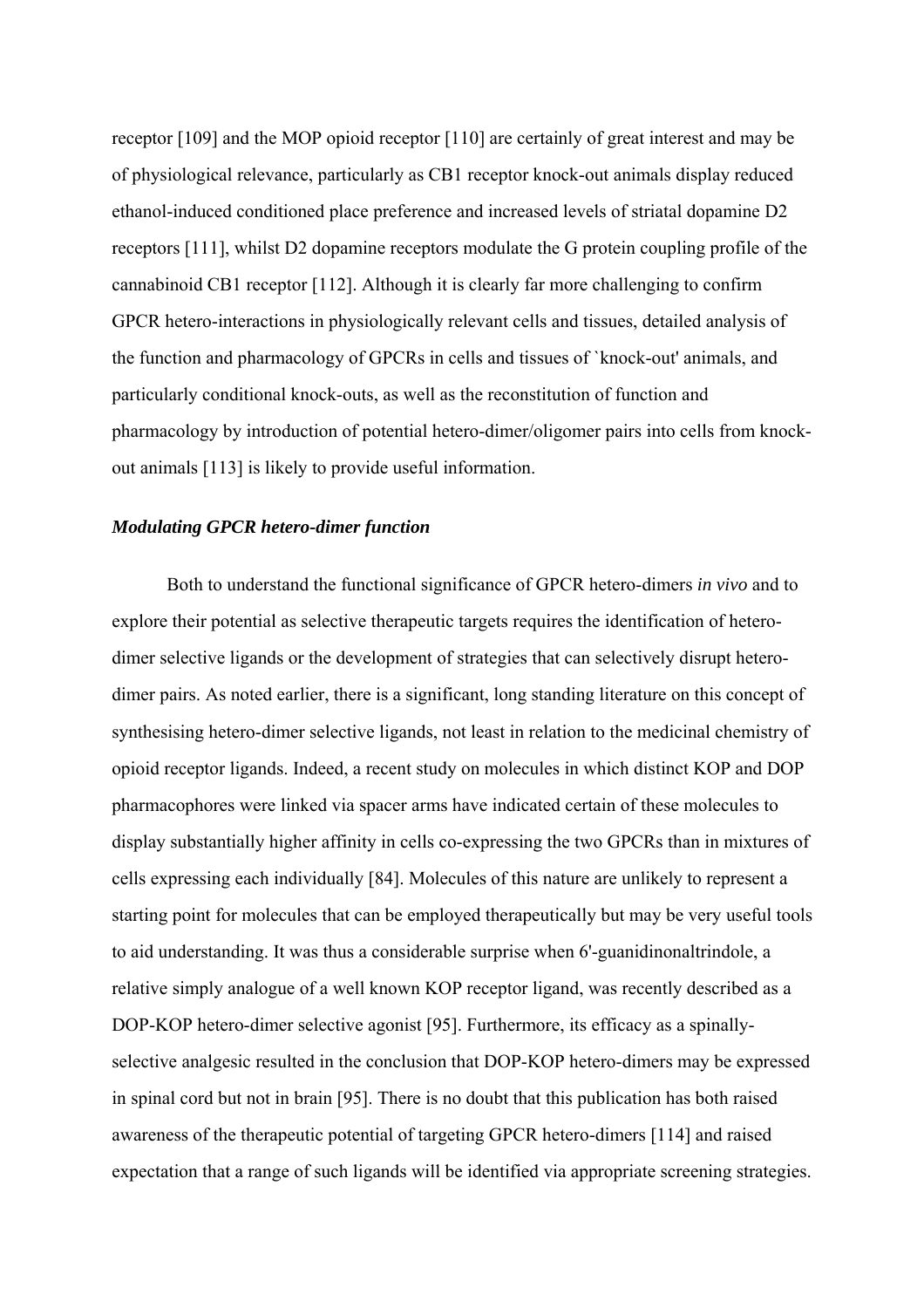Other ligands certainly show indications of GPCR hetero-dimer selectivity. For example, although studied in a somewhat artificial manner, a number of anti-parkinsonian compounds appear to have high agonist affinity at the dopamine D2/D3 receptor hetero-dimer [115]. It is certainly possible that many ligands, including those studied previously, will unexpectedly show either substantial hetero-dimer selectivity or will modulate hetero-dimer function in animal studies and clinical settings despite never have been screened for such effects. Of course, strategies other than the use of conventional small molecule antagonists may potentially be useful to disrupt both GPCR homo- and hetero-dimers/oligomers and hence limit function. In one of the earliest detailed studies of GPCR homo-dimerization, a peptide corresponding to transmembrane domain VI of the  $b_2$ -adrenoceptor was shown to disrupt both protein-protein interactions and signal generation [116]. Equally, although the mechanism is entirely unclear, infusion of peptides corresponding to transmembrane domain VII of a number of GPCRs into animals has been reported to interfere selectively with GPCR function [117]. Pepducins are cell penetrating peptides incorporating sequences from GPCRs and have been shown to have potential as therapeutic agents [118-119]. Although the targeting of protein-protein interaction interfaces has attracted limited interest in the drug discovery industry, if it emerges that GPCR homo-dimers and hetero-dimers interact via different sequence elements, then such an approach may certainly be worthy of consideration. The protease activated receptors, PAR1 and PAR4 associate as a hetero-dimeric complex in human platelets and a combination of small-molecule antagonists and pepducins has recently been described as being effective in treating carotid artery occlusion [120]. Further studies in this area are likely to also contribute to a greater understanding of the existence and relevance of GPCR hetero-dimers in the selective regulation of physiological processes. Given the importance of GPCRs as therapeutic targets [121] this may offer a means for enhanced selectivity in the use of GPCR ligands as medicines.

#### **Acknowledgements**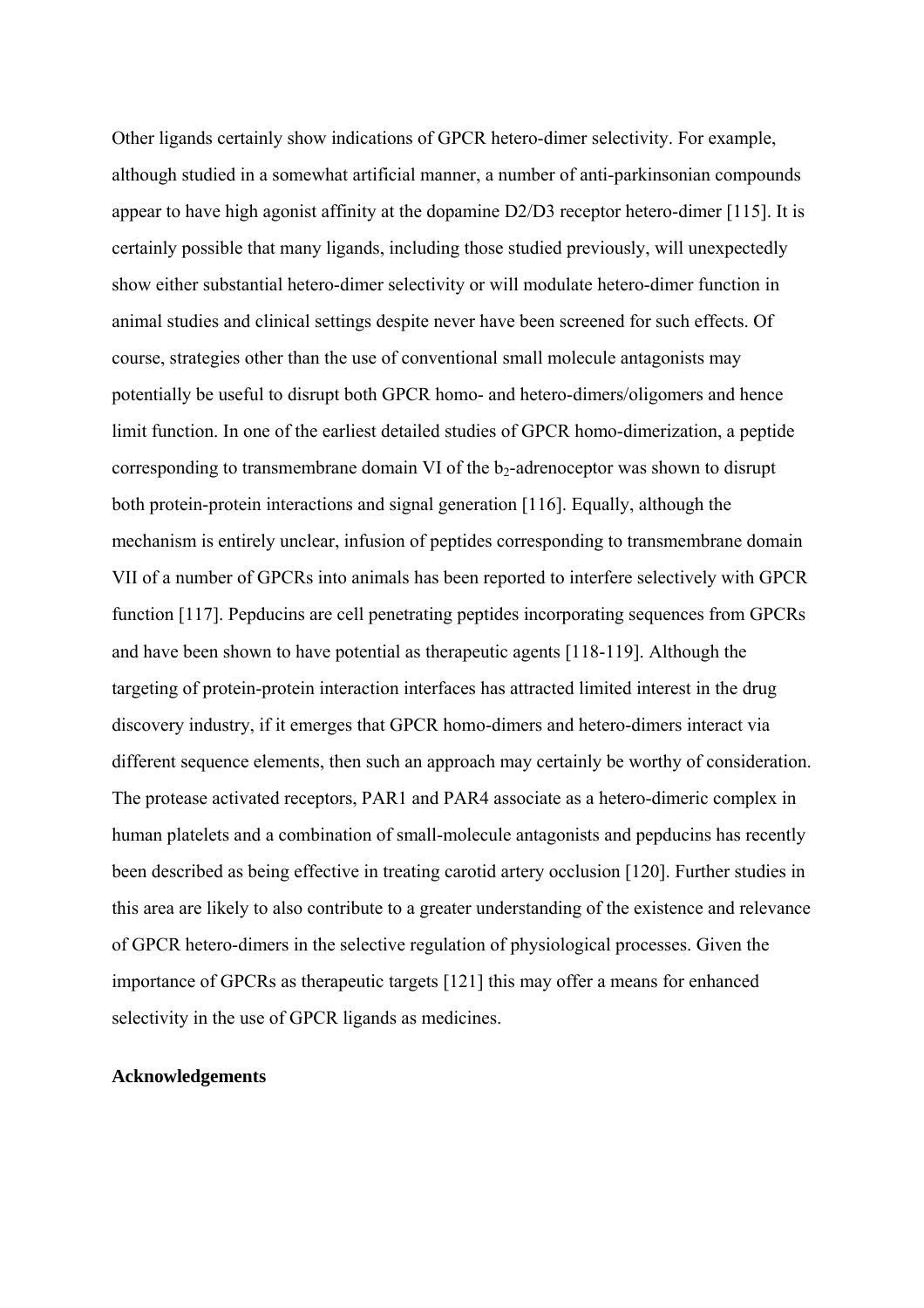Work in the authors laboratory on GPCR dimerisation is supported by the Biotechnology and Biosciences Research Council, the Medical Research Council, the Wellcome Trust and Cara Therapeutics.

#### **References**

[1] P.J. Woolf, J.J. Linderman, An algebra of dimerization and its implications for G-protein coupled receptor signalling, J. Theor. Biol. 229 (2004) 157-168.

[2] G. Milligan, (2006) G-protein-coupled receptor heterodimers: pharmacology, function and relevance to drug discovery. Drug Discov. Today 11 (2006) 541-549.

[3] D. Fotiadis, B. Jastrzebska, A. Philippsen, D.J. Muller, K. Palczewski, A. Engel, Structure of the rhodopsin dimer: a working model for G-protein-coupled receptors. Curr. Opin. Struct. Biol. 16 (2006) 252-259.

[4] R. Maggio, F. Novi, M. Scarselli, G.U. Corsini, The impact of G-protein-coupled receptor hetero-oligomerization on function and pharmacology. FEBS J. 272 (2005) 2939-2946.

[5] G. Milligan, G protein-coupled receptor dimerization: function and ligand pharmacology. Mol. Pharmacol. 66 (2004) 1-7.

[6] S.C. Prinster, C. Hague, R.A. Hall, Heterodimerization of G protein-coupled receptors: specificity and functional significance. Pharmacol. Rev. 57 (2005) 289-298.

[7] G. Milligan, J. Lopez-Gimenez, S. Wilson, J.J. Carrillo, Selectivity in the oligomerisation of G protein-coupled receptors. Semin. Cell Dev. Biol. 15 (2005) 263-268.

[8] S. Terrillon, M. Bouvier, Roles of G-protein-coupled receptor dimerization. EMBO Rep. 5 (2004) 30-34.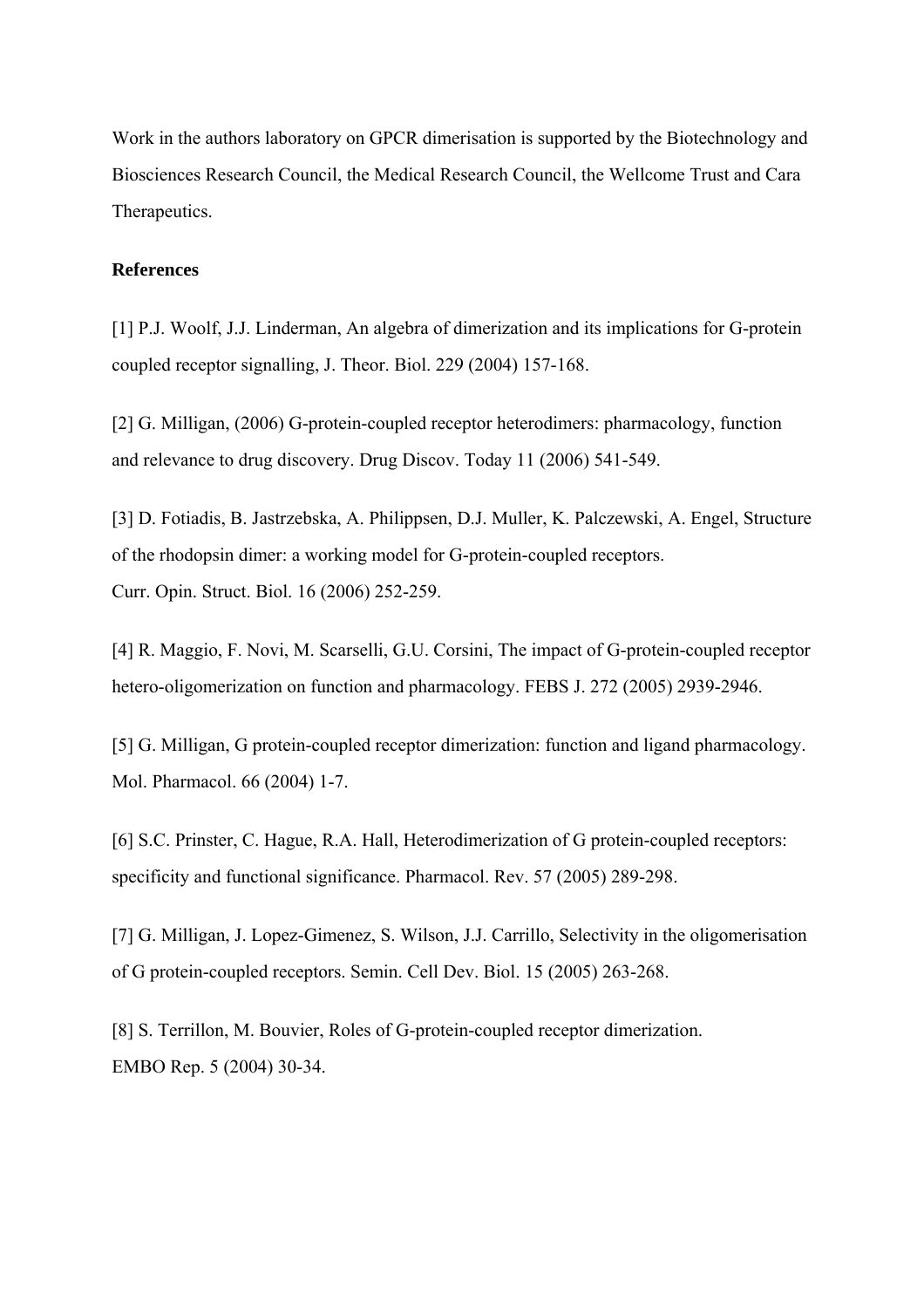[9] S. Bulenger, S. Marullo, M. Bouvier, Emerging role of homo- and heterodimerization in G-protein-coupled receptor biosynthesis and maturation. Trends Pharmacol. Sci. 26 (2005) 131-137.

[10] K. Palczewski, T. Kumasaka, T. Hori, C.A. Behnke, H. Motoshima, B.A. Fox, I. Le Trong, D.C. Teller, T. Okada, R.E. Stenkamp, M. Yamamoto, M Miyano, Crystal structure of rhodopsin: A G protein-coupled receptor. Science 289 (2000) 739-745.

[11] J. Li, P.C. Edwards, M. Burghammer, C. Villa, G.F. Schertler, Structure of bovine rhodopsin in a trigonal crystal form. J. Mol. Biol. (2004) 343, 1409-1438.

[12] Y. Liang, D., Fotiadis, S. Filipek, D.A. Saperstein, K. Palczewski, A. Engel, Organization of the G protein-coupled receptors rhodopsin and opsin in native membranes. J. Biol. Chem. 278 (2003) 21655-21662.

[13] A. Davies, B.E. Gowen, A.M. Krebs, G.F. Schertler, H.R. Saibil, Three-dimensional structure of an invertebrate rhodopsin and basis for ordered alignment in the photoreceptor membrane. J. Mol. Biol. (2001) 314, 455-463.

[14] D. Fotiadis, Y. Liang, S. Filipek, D.A. Saperstein, A. Engel, K. Palczewski, The G protein-coupled receptor rhodopsin in the native membrane. FEBS Lett. 564 (2004) 281-288.

[15] P. Kota, P.J. Reeves, U.L. Rajbhandary, H.G. Khorana, Opsin is present as dimers in COS1 cells: identification of amino acids at the dimeric interface. Proc. Natl. Acad. Sci. USA 103 (2006), 3054-3059.

[16] W. Guo, L. Shi, J.A. Javitch, The fourth transmembrane segment forms the interface of the dopamine D2 receptor homodimer. J. Biol. Chem. 278 (2003) 4385-4388.

[17] I. Visiers, J.A. Ballesteros, H. Weinstein, (2002) Three- dimensional representations of G protein-coupled receptor structures and mechanisms. Methods Enzymol. 343 (2002) 329- 337.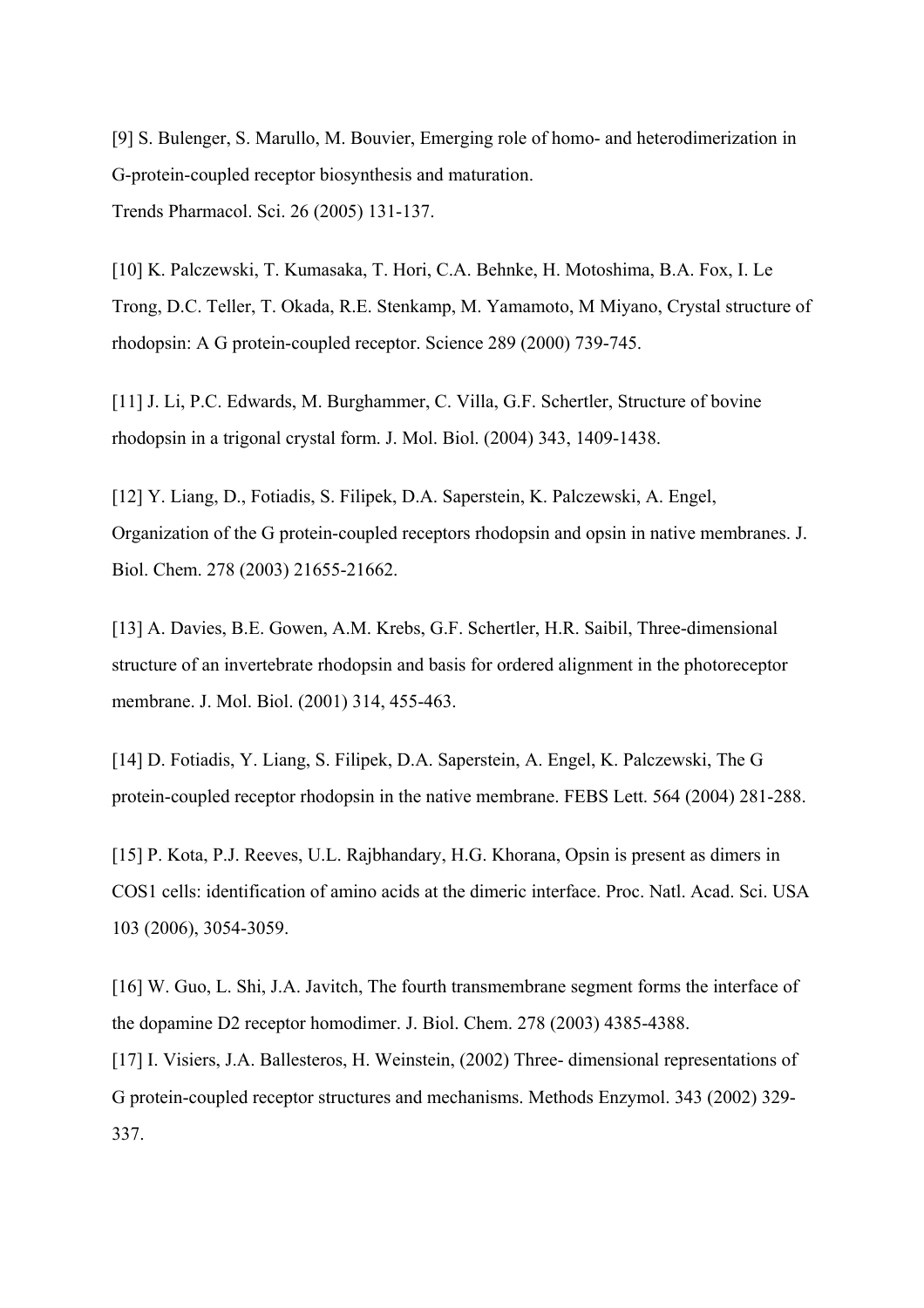[18] W. Guo, L. Shi, M. Filizola, H. Weinstein, J.A. Javitch, Crosstalk in G protein-coupled receptors: changes at the transmembrane homodimer interface determine activation. Proc. Natl. Acad. Sci. U S A. 102 (2005) 17495-17500.

[19] S.P. Lee, B.F. O'Dowd, R.D. Rajaram, T. Nguyen, S.R. George, D2 dopamine receptor homodimerization is mediated by multiple sites of interaction, including an intermolecular interaction involving transmembrane domain 4. Biochemistry 42 (2003) 11023-11031.

[20] J.J. Carrillo, J.F. López-Gimenez, G. Milligan, Multiple interactions between transmembrane helices generate the oligomeric  $a_{1b}$ -adrenoceptor. Molecular Pharmacology 66 (2004) 1123-1137.

[21] J.M. Klco, T.B. Lassere, T.J. Baranski C5a receptor oligomerization. I. Disulfide trapping reveals oligomers and potential contact surfaces in a G protein-coupled receptor. J. Biol. Chem. 278 (2003) 35345-35353.

[22] S. Michineau, F. Alhenc-Gelas, R.M. Rajerison, Human bradykinin B2 receptor sialylation and N-glycosylation participate with disulfide bonding in surface receptor dimerization. Biochemistry 45 (2006) 2699-2707.

[23] D. Thevenin, T. Lazarova, M.F. Roberts and C.R. Robinson, Oligomerization of the fifth transmembrane domain from the adenosine A2A receptor. Protein Sci. 14 (2005) 2177-2186.

[24] M.C. Overton and K.J. Blumer, The extracellular N-terminal domain and transmembrane domains 1 and 2 mediate oligomerization of a yeast G protein-coupled receptor. J Biol Chem. 277 (2002) 41463-41472.

[25] M.C. Overton, S.L. Chinault and K.J. Blumer, Oligomerization, biogenesis, and signaling is promoted by a glycophorin A-like dimerization motif in transmembrane domain 1 of a yeast G protein-coupled receptor. J Biol Chem. 278 (2003) 49369-49377.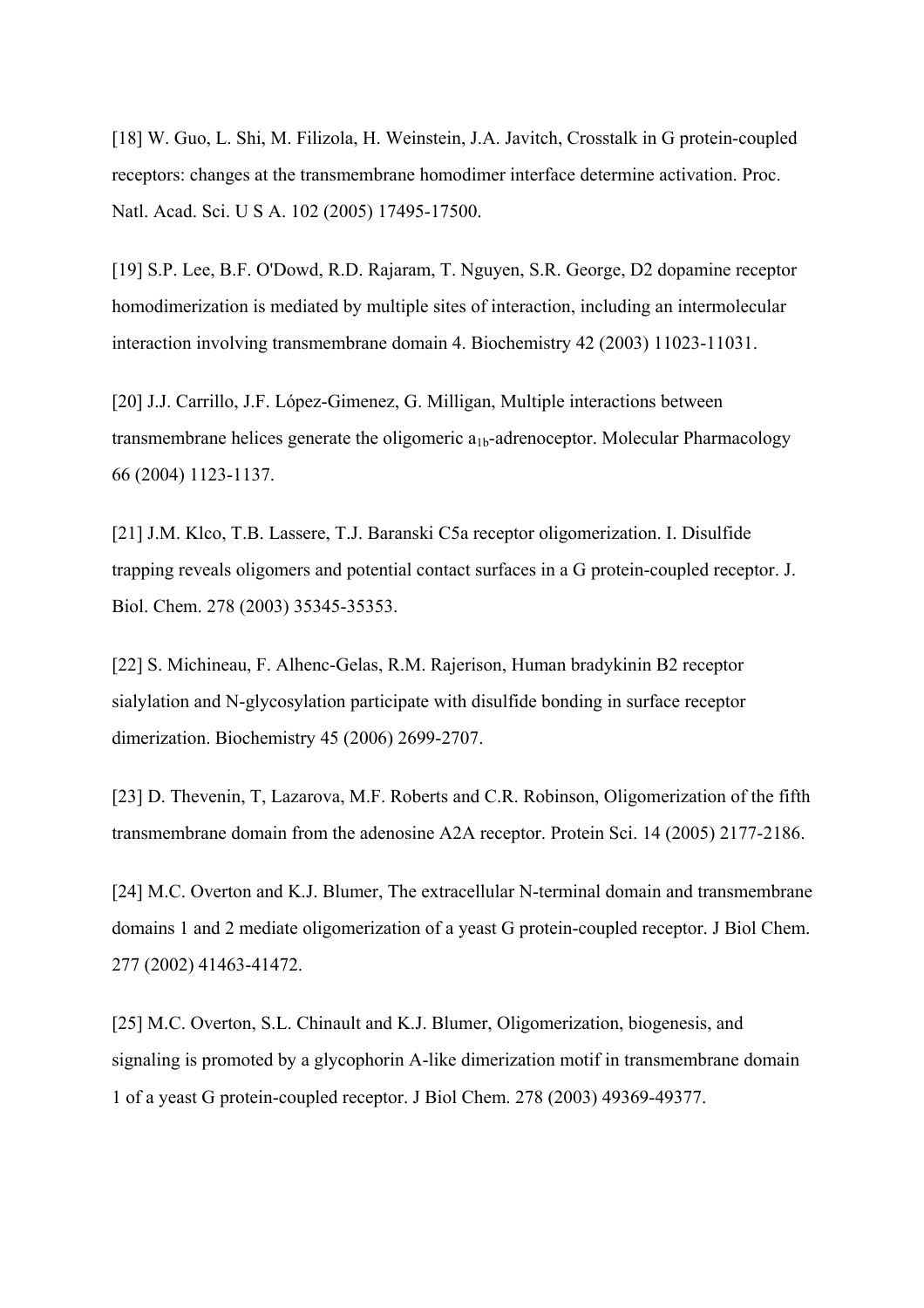[26] T.E. Hebert, S. Moffett, J.P. Morello, T.P., Loisel, D.G. Bichet, C. Barret, M. Bouvier, A peptide derived from a beta2-adrenergic receptor transmembrane domain inhibits both receptor dimerization and activation. J Biol Chem. 271 (1996) 16384-16392.

[27] O.S. Soyer, M.W. Dimmic, R.R Neubig and R.A. Goldstein, Dimerization in aminergic G-protein-coupled receptors: application of a hidden-site class model of evolution. Biochemistry 42 (2003) 14522-14531.

[28] M. Filizola, H. Weinstein, The study of G-protein coupled receptor oligomerization with computational modeling and bioinformatics. FEBS J. 272 (2005) 2926-2938.

[29] W. Nemoto, H. Toh, Prediction of interfaces for oligomerizations of G-protein coupled receptors. Proteins 58 (2005) 644-660.

[30] M. Filizola, H. Weinstein, Structural models for dimerization of G-protein coupled receptors: the opioid receptor homodimers. Biopolymers 66 (2002) 317-325.

[31] R.P.Thummer, M.P Campbell, M.K. Dean, M.J. Frusher, P.D. Scott, C.A. Reynolds, Entropy and oligomerization in GPCRs. J. Mol. Neurosci. 26 (2005) 113-122.

[32] P.R. Gouldson, C. Higgs, R.E. Smith, M.K. Dean, G.V. Gkoutos, C.A. Reynolds, Dimerization and domain swapping in G-protein-coupled receptors: a computational study. Neuropsychopharmacology 23 (2000) S60-77.

[33] R.A. Bakker, G. Dees, J.J. Carrillo, R.G. Booth, J.F. Lopez-Gimenez, P.G. Strange, R. Leurs, Domain swapping in the human histamine H1 receptor. J. Pharmacol. Exp. Ther. 311 (2004) 131-138.

[34] A. Salahpour, S. Angers, J.F. Mercier, M. Lagace, S. Marullo, M. Bouvier, Homodimerization of the beta2-adrenergic receptor as a prerequisite for cell surface targeting. J. Biol. Chem. 279 (2004) 33390-33397.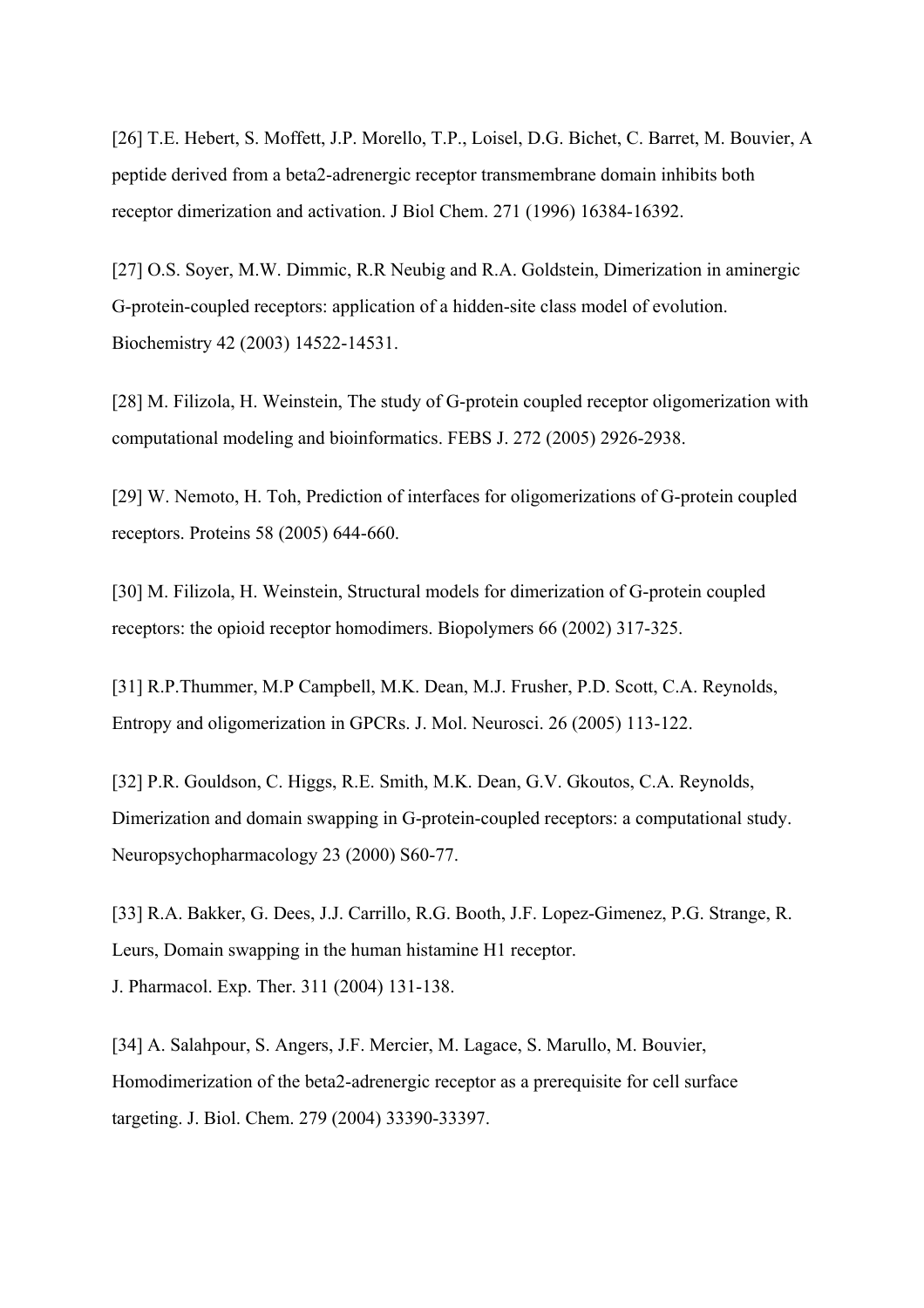[35] S. Wilson, G. Wilkinson, G. Milligan, The CXCR1 and CXCR2 receptors form constitutive homo- and heterodimers selectively and with equal apparent affinities. J. Biol. Chem. 280 (2005) 28663-28674.

[36] F. Zhou, C.M. Filipeanu, M.T. Duvernay, G. Wu, Cell-surface targeting of alpha2 adrenergic receptors -- inhibition by a transport deficient mutant through dimerization. Cell Signal. 18 (2006) 318-327.

[37] J.L. Hansen, J. Theilade, S. Haunso, S.P. Sheikh, Oligomerization of wild type and nonfunctional mutant angiotensin II type I receptors inhibits galphaq protein signaling but not ERK activation. J. Biol. Chem. 279 (2004) 24108-24115.

[38] D. Calebiro, T. de Filippis, S. Lucchi, C. Corvino, S. Panigone, P. Beck-Peccoz, D. Dunlap, L. Persani, Intracellular entrapment of wild-type TSH receptor by oligomerization with mutants linked to dominant TSH resistance. Hum. Mol. Genet. 14 (2005) 2991-3002.

[39] A. Kaykas, J. Yang-Snyder, M. Heroux, K.V. Shah, M. Bouvier, R.T. Moon, Mutant Frizzled 4 associated with vitreoretinopathy traps wild-type Frizzled in the endoplasmic reticulum by oligomerization. Nat. Cell Biol. 6 (2004) 52-58.

[40] S. Pidasheva, M.Grant, L. Canaff, O.Ercan, U. Kumar, G.N. Hendy, The calciumsensing receptor (CASR) dimerizes in the endoplasmic reticulum: biochemical and biophysical characterization of CASR mutants retained intracellularly. Hum. Mol. Genet. 2006 Jun 1; [Epub ahead of print] PMID: 16740594

[41] B.L. Sanchez-Laorden, J. Sanchez-Mas, E. Martinez-Alonso, J.A. Martinez-Menarguez, J.C. Garcia-Borron, C. Jiménez-Cervantes, Dimerization of the human melanocortin 1 receptor: functional consequences and dominant-negative effects. J. Invest. Dermatol. 126 (2006) 172-181.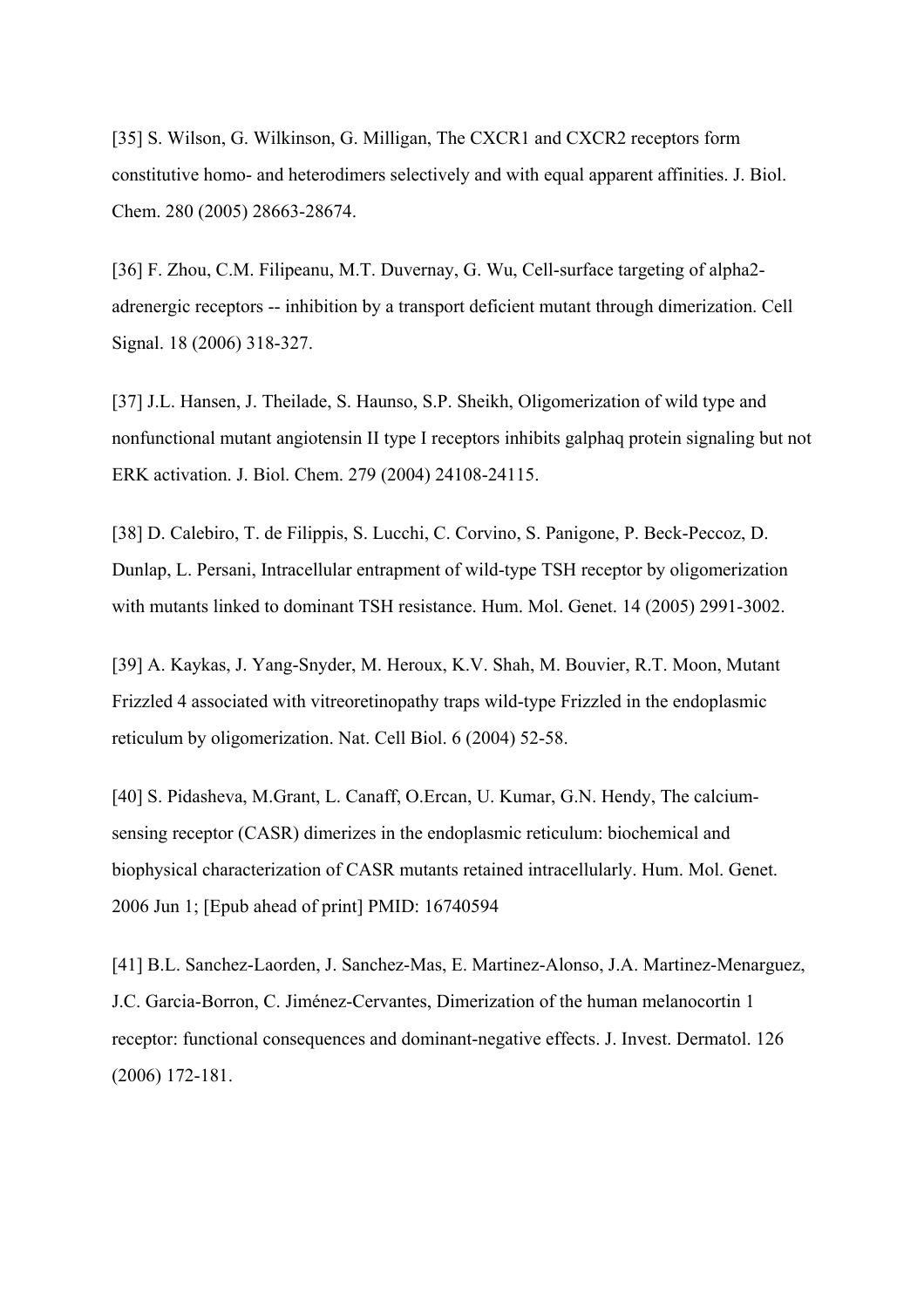[42] K.A. Beaumont, R.A. Newton, D.J. Smit, J.H., Leonard, J.L. Stow, R.A. Sturm, Altered cell surface expression of human MC1R variant receptor alleles associated with red hair and skin cancer risk. Hum. Mol. Genet. 14 (2005) 2145-2154.

[43] S.P. Brothers, A. Cornea, J.A. Janovick, P.M. Conn, Human loss-of-function gonadotropin-releasing hormone receptor mutants retain wild-type receptors in the endoplasmic reticulum: molecular basis of the dominant-negative effect. Mol. Endocrinol. 18 (2004) 1787-1797.

[44] T. Shioda, E.E. Nakayama, Y. Tanaka, X. Xin, H. Liu, A. Tachikawa-Kawana, A. Kato, Y. Sakai, Y. Nagai, A. Iwamoto, Naturally occurring deletional mutation in the C-terminal cytoplasmic tail of CCR5 affects surface trafficking of CCR5. J. Virol. 75 (2001) 3462-3468.

[45] J.H. Robben, M. Sze, N.V. Knoers, P.M. Deen, Rescue of vasopressin V2 receptor mutants by chemical chaperones: specificity and mechanism. Mol. Biol. Cell. 17 (2006) 379- 386.

[46] V. Bernier, M. Lagace, M., Lonergan, M.F. Arthus, D.G. Bichet, M. Bouvier, Functional rescue of the constitutively internalized V2 vasopressin receptor mutant R137H by the pharmacological chaperone action of SR49059. Mol. Endocrinol. 18 (2004) 2074-2084.

[47] Y.X. Tao, Inactivating mutations of G protein-coupled receptors and diseases: Structurefunction insights and therapeutic implications. Pharmacol. Ther. 111 (2006) 949-973.

[48] M. Chabre, M. le Maire, Monomeric G-protein-coupled receptor as a functional unit. Biochemistry 44 (2005) 9395-9403.

[49] B. Jastrzebska, D. Fotiadis, G.F. Jang, R.E. Stenkamp,A. Engel. K. Palczewski, Functional and structural characterization of rhodopsin oligomers. J. Biol. Chem. 281 (2006) 11917-11922.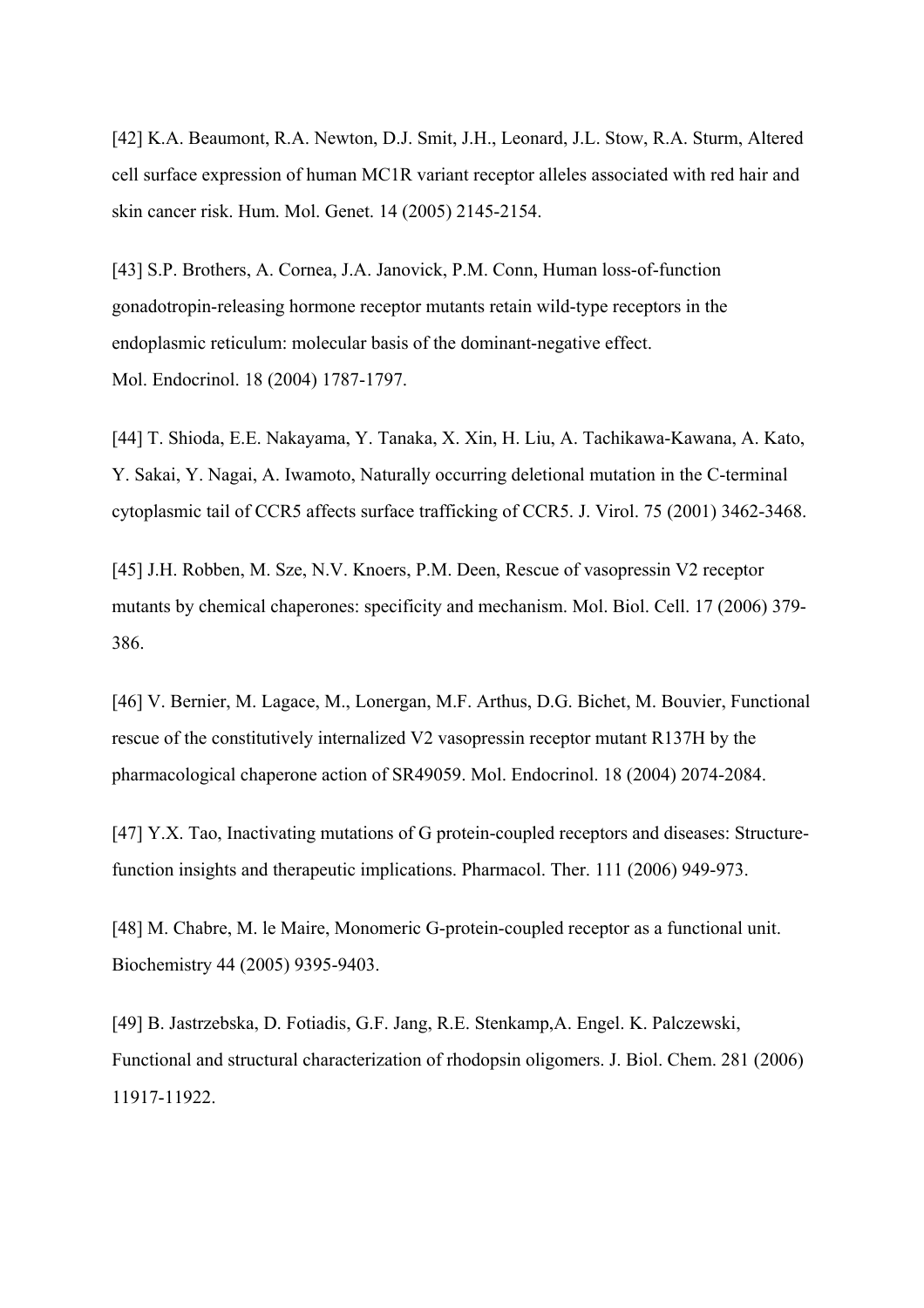[50] C.K. Chen, The vertebrate phototransduction cascade: amplification and termination mechanisms. Rev. Physiol. Biochem. Pharmacol. 154 (2005) 101-121.

[51] S. Jahangeer, M. Rodbell, The disaggregation theory of signal transduction revisited: further evidence that G proteins are multimeric and disaggregate to monomers when activated. Proc. Natl. Acad. Sci. U S A 90 (1993) 8782-8786.

[52] S. Coulter, M. Rodbell, Heterotrimeric G proteins in synaptoneurosome membranes are crosslinked by p-phenylenedimaleimide, yielding structures comparable in size to crosslinked tubulin and F-actin. Proc. Natl. Acad. Sci. U S A 89 (1992) 5842-5846.

[53] J.L. Baneres and J. Parello, Structure-based analysis of GPCR function: evidence for a novel pentameric assembly between the dimeric leukotriene B4 receptor BLT1 and the Gprotein. J. Mol. Biol. 329 (2003) 815-829.

[54] K. Herrick-Davis, E. Grinde, T.J. Harrigan, J.E. Mazurkiewicz, Inhibition of serotonin 5 hydroxytryptamine2c receptor function through heterodimerization: receptor dimers bind two molecules of ligand and one G-protein. J. Biol. Chem. 280 (2005) 40144-40151.

[55] J.J. Carrillo, J. Pediani, G. Milligan, Dimers of class A G protein-coupled receptors function via agonist-mediated trans-activation of associated G proteins. J. Biol. Chem. 278 (2003) 42578-42587.

[56] G.Pascal, G.Milligan, Functional complementation and the analysis of opioid receptor homodimerization. Mol. Pharmacol. 68 (2005), 905-915.

[57] P. Hernanz-Falcon, J.M. Rodriguez-Frade, A. Serrano, D. Juan, A. del Sol, S.F. Soriano, F. Roncal, L. Gomez, A. Valencia, C. Martinez-A, M. Mellado, Identification of amino acid residues crucial for chemokine receptor dimerization. Nat. Immunol. 5 (2004) 216-223.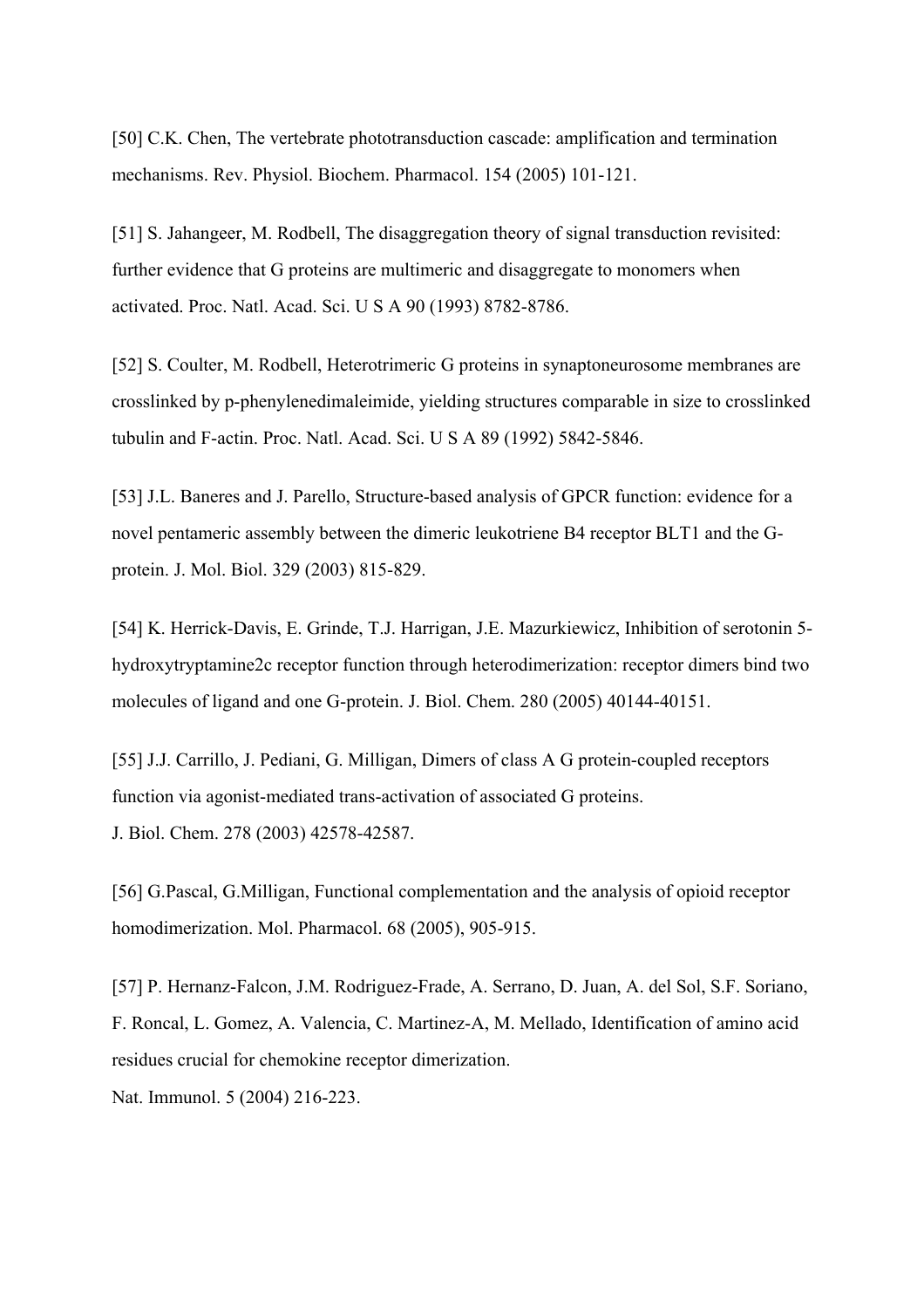[58] R.D. Horvat, D.A. Roess, S.E. Nelson, B.G. Barisas, C.M. Clay, Binding of agonist but not antagonist leads to fluorescence resonance energy transfer between intrinsically fluorescent gonadotropin-releasing hormone receptors. Mol. Endocrinol. 15 (2001) 695-703.

[59] A.J. Vila-Coro, J.M. Rodriguez-Frade, A. Martin De Ana, M.C. Moreno-Ortiz, C. Martinez-A, M. Mellado, The chemokine SDF-1alpha triggers CXCR4 receptor dimerization and activates the JAK/STAT pathway. FASEB J. 13 (1999) 1699-1710.

[60] G. Milligan, M. Bouvier, Methods to monitor the quaternary structure of G proteincoupled receptors. FEBS J. 272 (2005) 2914-2925.

[61] K.D. Pfleger, K.A. Eidne, Monitoring the formation of dynamic G-protein-coupled receptor-protein complexes in living cells. Biochem. J. 385 (2005) 625-637.

[62] M.A. Ayoub, C. Couturier, F. Lucas-Meunier, S. Angers, P.Fossier, M. Bouvier, R. Jockers, Monitoring of ligand-independent dimerization and ligand-induced conformational changes of melatonin receptors in living cells by bioluminescence resonance energy transfer. J. Biol.Chem. 277 (2002) 21522-21528.

[63] Y. Percherancier, Y.A. Berchiche, I. Slight, R. Volkmer-Engert, H. Tamamura, N. Fujii, M. Bouvier, N. Heveker, Bioluminescence resonance energy transfer reveals ligand-induced conformational changes in CXCR4 homo- and heterodimers. J. Biol. Chem. 280 (2005) 9895-9903.

[64] Z.J. Cheng, L.J. Miller, Agonist-dependent dissociation of oligomeric complexes of G protein-coupled cholecystokinin receptors demonstrated in living cells using bioluminescence

resonance energy transfer. J. Biol. Chem. 276 (2001) 48040-48047.

[65] R.Latif, P. Graves, T.F. Davies, Ligand-dependent inhibition of oligomerization at the human thyrotropin receptor. J. Biol. Chem. 277 (2002) 45059-45067.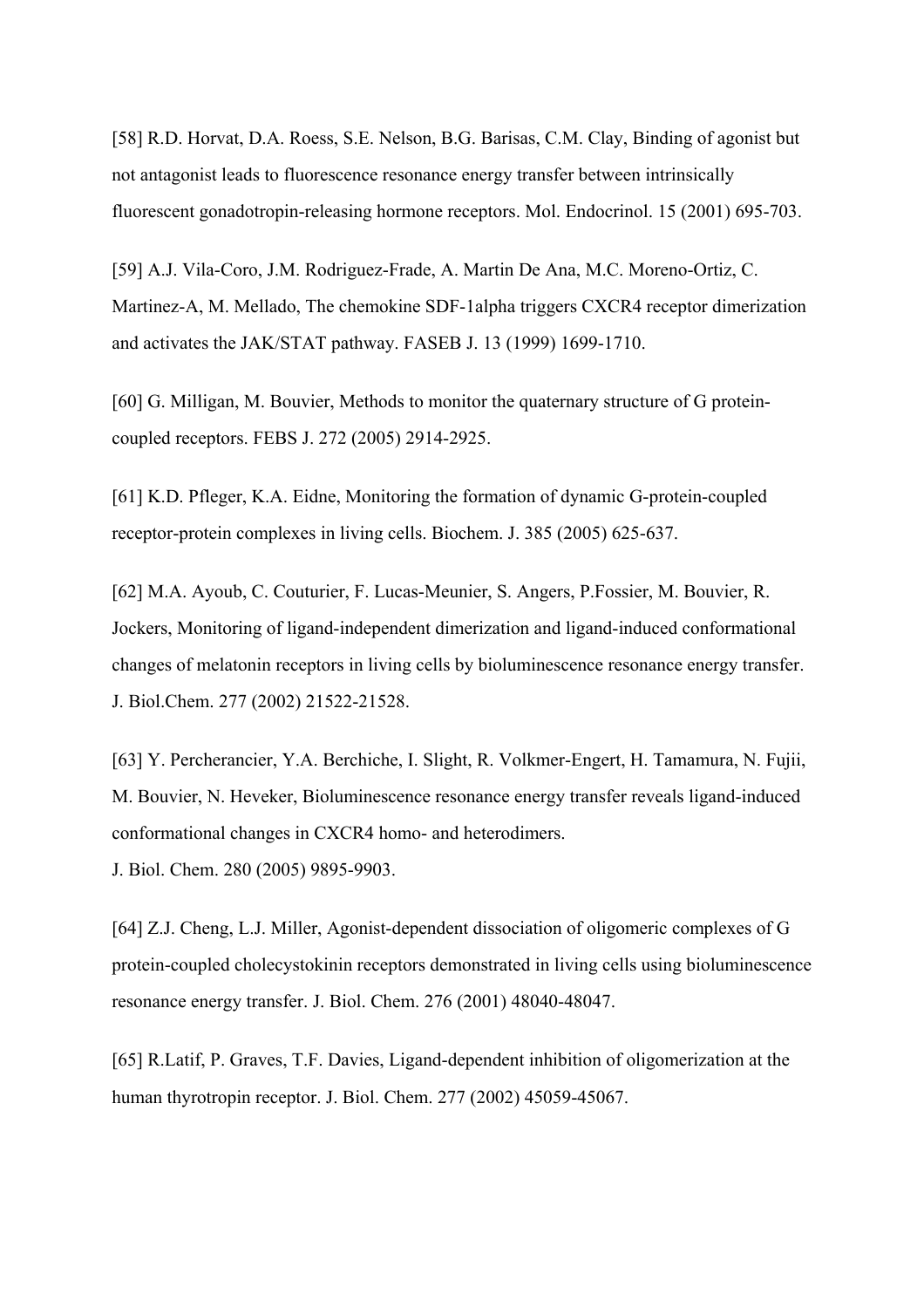[66] T.T. Cao, A. Brelot, M. von Zastrow, The composition of the beta-2 adrenergic receptor oligomer affects its membrane trafficking after ligand-induced endocytosis. Mol. Pharmacol. 67 (2005) 288-297.

[67] J.F. Mercier, A. Salahpour, S. Angers, A. Breit, M. Bouvier, Quantitative assessment of beta 1- and beta 2-adrenergic receptor homo- and heterodimerization by bioluminescence resonance energy transfer. J. Biol. Chem. 277 (2002) 44925-44931.

[68] H. Issafras, S. Angers, S. Bulenger, C. Blanpain, M. Parmentier, C. Labbe-Jullie, M. Bouvier, S. Marullo, Constitutive agonist-independent CCR5 oligomerization and antibodymediated clustering occurring at physiological levels of receptors. J. Biol. Chem. 277 (2002) 34666-34673.

[69] B.H. Meyer, J.M. Segura, K.L. Martinez, R.Hovius, N. George, K. Johnsson, H. Vogel, FRET imaging reveals that functional neurokinin-1 receptors are monomeric and reside in membrane microdomains of live cells. Proc. Natl. Acad. Sci. U S A. 103 (2006) 2138-2143.

[70] D.K. Vassilatis, J.G. Hohmann, H. Zeng, F. Li, J.E. Ranchalis, M.T. Mortrud, A. Brown, S.S. Rodriguez, J.R.Weller, A.C. Wright, J.E. Bergmann, G.A. Gaitanaris, The G proteincoupled receptor repertoires of human and mouse. Proc. Natl. Acad. Sci. USA 100 (2003) 4903-4908.

[71] D. Wang, X. Sun, L.M. Bohn, W. Sadee, Opioid receptor homo- and heterodimerization in living cells by quantitative bioluminescence resonance energy transfer. Mol. Pharmacol. 67 (2005) 2173-2184.

[72] J.C. Goin, N.M. Nathanson, Quantitative analysis of muscarinic acetylcholine receptor homo- and heterodimerization in live cells: regulation of receptor down-regulation by heterodimerization. J. Biol. Chem. 281 (2006) 5416-5425.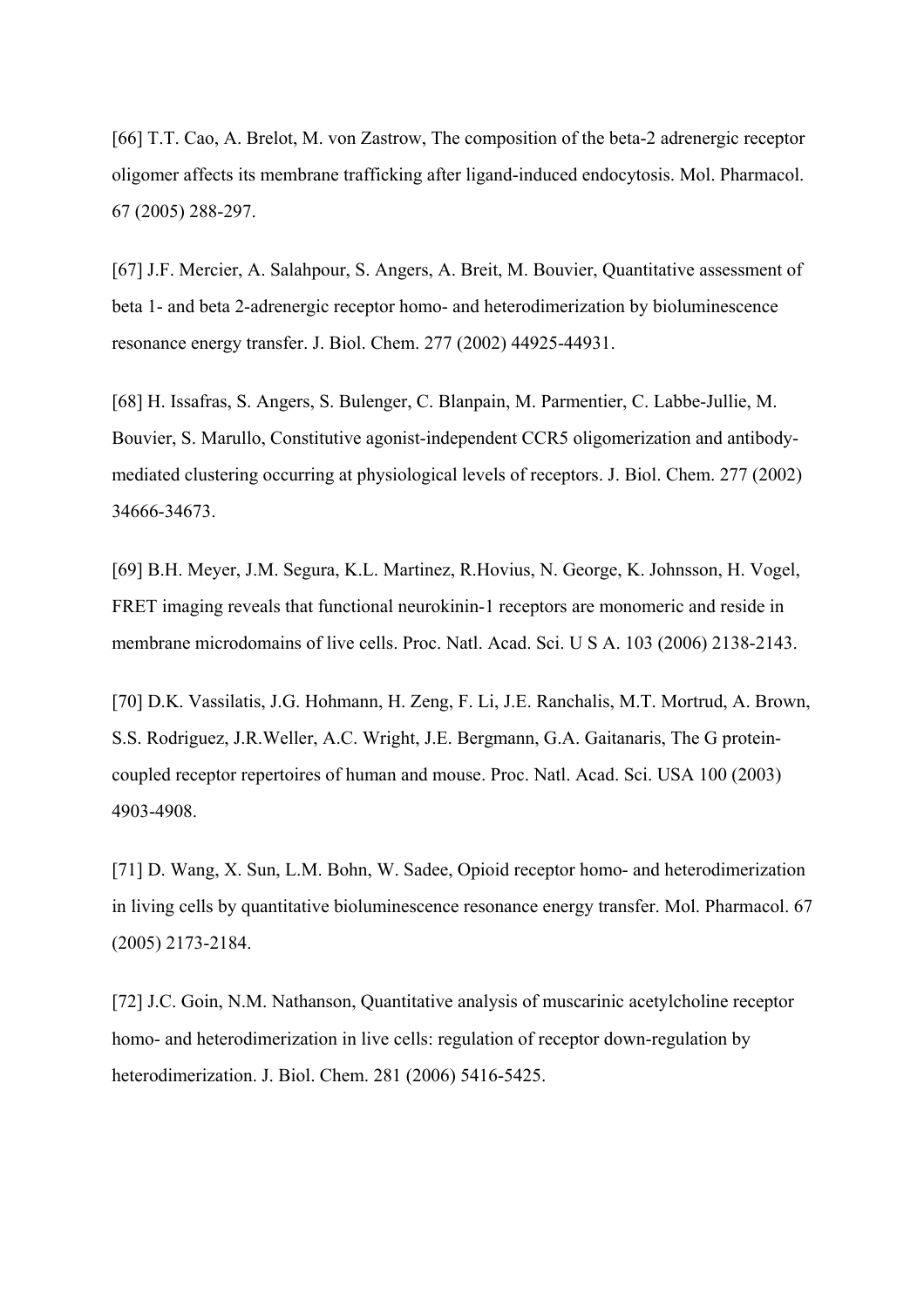[73] P.Y. Law, L.J. Erickson-Herbrandson, Q.Q. Zha, J. Solberg, J. Chu, A. Sarre, H.H. Low, Heterodimerization of mu- and delta-opioid receptors occurs at the cell surface only and requires receptor-G protein interactions. J. Biol. Chem. 280 (2005) 11152-11164.

[74] D. Ramsay, E. Kellett, M. McVey, S.Rees, G. Milligan, Homo- and hetero-oligomeric interactions between G-protein-coupled receptors in living cells monitored by two variants of bioluminescence resonance energy transfer (BRET): hetero-oligomers between receptor subtypes form more efficiently than between less closely related sequences. Biochem. J. 365 (2002) 429-440.

[75] M.A. Ayoub, A. Levoye, P. Delagrange, R. Jockers, Preferential formation of MT1/MT2 melatonin receptor heterodimers with distinct ligand interaction properties compared with MT2 homodimers. Mol. Pharmacol. 66 (2004) 312-321.

[76] S.R. George, T. Fan, Z. Xie, R. Tse, V. Tam, G. Varghese, B.F. O'Dowd, Oligomerization of mu- and delta-opioid receptors. Generation of novel functional properties. J. Biol. Chem. 275 (2000) 26128-26135.

[77] T. Fan, G. Varghese, T. Nguyen, R. Tse, B.F. O'Dowd, S.R. George, A role for the distal carboxyl tails in generating the novel pharmacology and G protein activation profile of mu and delta opioid receptor hetero-oligomers. J. Biol. Chem. 280 (2006) 38478-38488.

[78] C.H. So, G. Varghese, K.J. Curley, M.M. Kong, M. Alijaniaram, X. Ji, T. Nguyen, B.F. O'Dowd, S.R. George, D1 and D2 dopamine receptors form heterooligomers and cointernalize after selective activation of either receptor. Mol. Pharmacol. 68 (2005) 568-578.

[79] S.P.Lee, C.H. So, A.J. Rashid, G. Varghese, R. Cheng, A.J. Lanca, B.F. O'Dowd, S.R. George, Dopamine D1 and D2 receptor co-activation generates a novel phospholipase Cmediated calcium signal. J. Biol. Chem. 279 (2004) 35671-35678.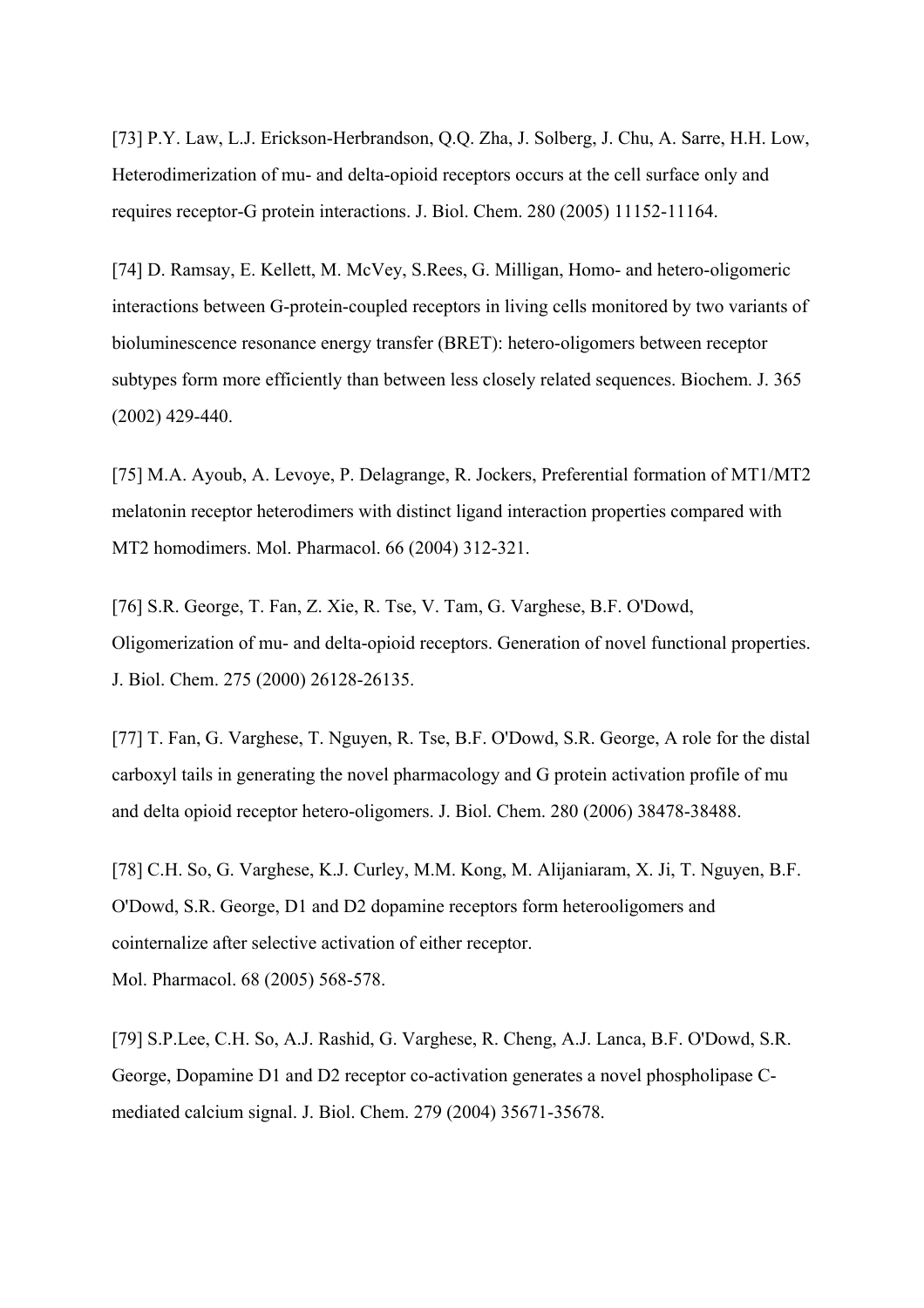[80] S. Hilairet, M. Bouaboula, D. Carriere, G. Le Fur, P. Casellas, Hypersensitization of the Orexin 1 receptor by the CB1 receptor: evidence for cross-talk blocked by the specific CB1 antagonist, SR141716. J. Biol. Chem. 278 (2003) 23731-23737.

[81] A. Levoye, J. Dam, M.A. Ayoub, J.-L.Guillaume, C. Couturier, P. Delagrange, R. Jockers, The orphan GPR50 receptor specifically inhibits MT1 melatonin receptor function through heterodimerization. EMBO J. 25 (2006) 3012-3023.

[82] S. Milasta, J. Pediani, S. Appelebe, S. Trim, M. Wyatt, P. Cox, M. Fidock, G. Milligan, Interactions between the Mas-related receptors MrgD and MrgE alter signalling and regulation of MrgD. Mol. Pharmacol. 69 (2006) 479-491.

[83] A. Breit, K. Gadnidze, L.A. Devi, M. Lagace, M. Bouvier, Simultaneous activation of the {delta}OR/SNSR-4 hetero-oligomer by the mixed bivalent agonist BAM22 activates SNSR-4 but inhibits {delta}OR signalling. Mol. Pharmacol. 70 (2006) 686-696.

[84] Z. Xie, R.G. Bhushan, D.J. Daniels, P.S. Portoghese, Interaction of bivalent ligand KDN21 with heterodimeric delta-kappa opioid receptors in human embryonic kidney 293 cells. Mol. Pharmacol. 68 (2005)1079-1086.

[85] X. Peng, B.I. Knapp, J.M. Bidlack, J.L. Neumeyer, Synthesis and preliminary in vitro investigation of bivalent ligands containing homo- and heterodimeric pharmacophores at mu, delta, and kappa opioid receptors. J. Med. Chem. 49 (2006) 256-262.

[86] J.L. Soulier, O. Russo, M. Giner, L. Rivail, M. Berthouze, S. Ongeri, B. Maigret, R. Fischmeister, F. Lezoualc'h, S. Sicsic, I. Berque-Bestel, Design and synthesis of specific probes for human 5-HT4 receptor dimerization studies. J. Med. Chem. 48 (2005) 6220-6228.

[87] M. Pfeiffer, T. Koch, H. Schroder, M. Klutzny, S. Kirscht, H.J. Kreienkamp, V. Hollt, S.Schulz, Homo- and heterodimerization of somatostatin receptor subtypes. Inactivation of sst(3) receptor function by heterodimerization with sst(2A).

J. Biol. Chem. 276 (2001) 14027-14036.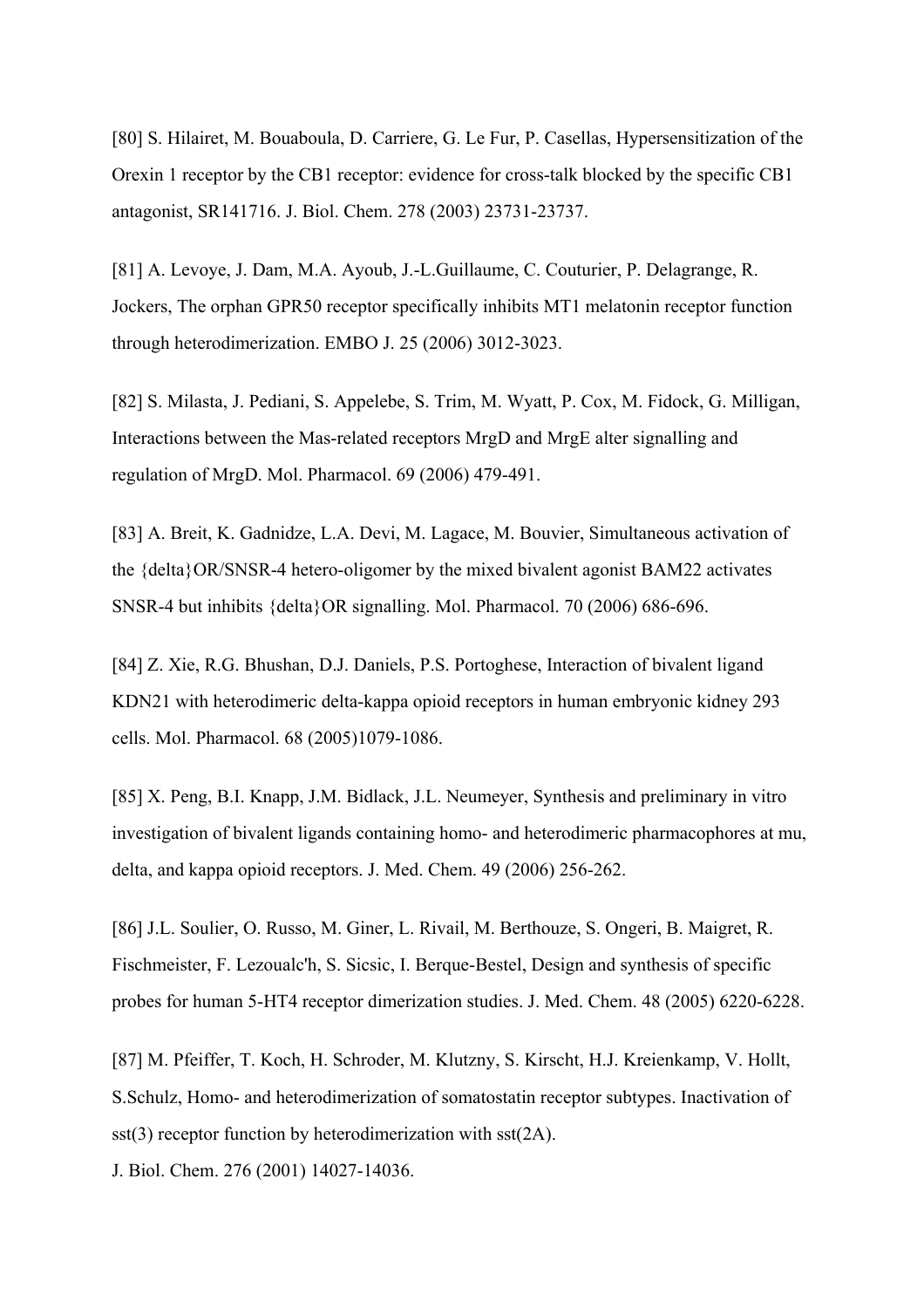[88] A. Breit, M. Lagace, M. Bouvier, Hetero-oligomerization between beta2- and beta3 adrenergic receptors generates a beta-adrenergic signaling unit with distinct functional properties. J. Biol. Chem. 279 (2004) 28756-28765.

[89] T. Kamiya, O. Saitoh, H. Nakata, Functional expression of single-chain heterodimeric G-protein-coupled receptors for adenosine and dopamine. Cell Struct. Funct. 29 (2005) 139- 145.

[90] J.Y. Springael, P.N. Le Minh, E. Urizar, S. Costagliola, G. Vassart, M. Parmentier, Allosteric modulation of binding properties between units of chemokine receptor homo- and hetero-oligomers. Mol. Pharmacol. 69 (2006) 1652-1661.

[91] L. El-Asmar, J.Y. Springael, S. Ballet, E.U. Andrieu, G. Vassart, M. Parmentier, Evidence for negative binding cooperativity within CCR5-CCR2b heterodimers. Mol. Pharmacol. 67 (2005) 460-469.

[92] I. Gomes, A. Gupta, J. Filipovska, H.H., Szeto, J.E. Pintar, L.A. Devi, A role for heterodimerization of mu and delta opiate receptors in enhancing morphine analgesia. Proc. Natl. Acad. Sci. U S A 101 (2004) 5135-5139.

[93] L. He, J.L. Whistler, An opiate cocktail that reduces morphine tolerance and dependence. Curr. Biol. 15 (2005) 1028-1033.

[94] L. He, J. Fong, M. von Zastrow, J.L. Whistler, Regulation of opioid receptor trafficking and morphine tolerance by receptor oligomerization. Cell 108 (2002) 271-282.

[95] M. Waldhoer, J. Fong, R.M. Jones, M.M. Lunzer, S.K. Sharma, E. Kostenis, P.S. Portoghese, J.L.Whistler, A heterodimer-selective agonist shows in vivo relevance of G protein-coupled receptor dimers. Proc. Natl. Acad. Sci. U S A 102 (2005) 9050-9055.

[96] P.M. Abadir, A. Periasamy, R.M. Carey, H.M. Siragy, Angiotensin II Type 2 Receptor-Bradykinin B2 Receptor Functional Heterodimerization. Hypertension 48 (2006) 316-322.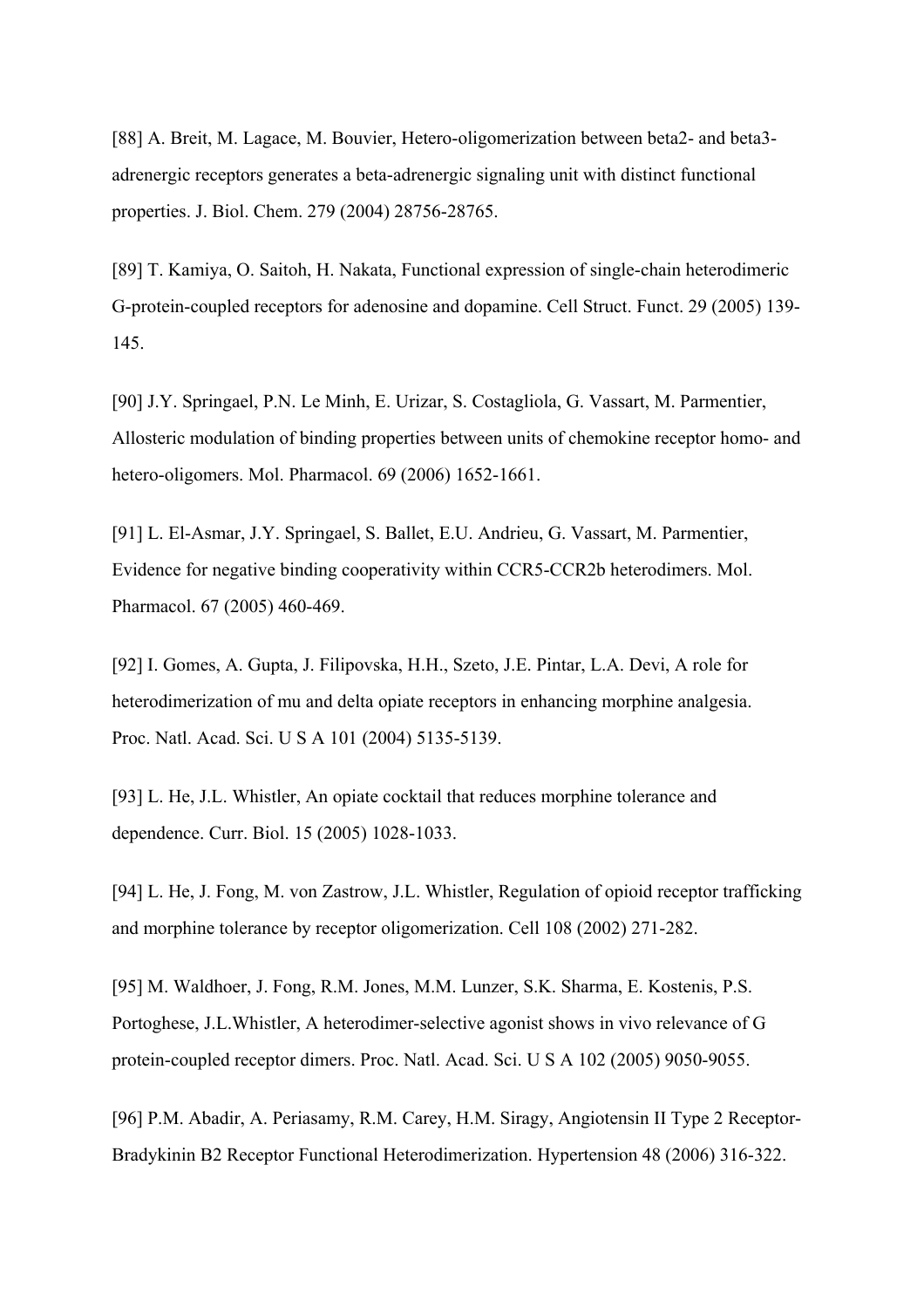[97] S. AbdAlla, A. Abdel-Baset, H. Lother, A. el Massiery, U. Quitterer, Mesangial AT1/B2 receptor heterodimers contribute to angiotensin II hyperresponsiveness in experimental hypertension. J. Mol. Neurosci.26 (2005) 185-192.

[98] U. Quitterer, H. Lother, S. Abdalla, AT1 receptor heterodimers and angiotensin II responsiveness in preeclampsia. Semin. Nephrol. 24 (2004) 115-119.

[99] S. AbdAlla, H. Lother, A. el Massiery, U. Quitterer, Increased AT(1) receptor heterodimers in preeclampsia mediate enhanced angiotensin II responsiveness. Nat Med. 7 (2001) 1003-1009.

[100] E. Kostenis, G. Milligan, A. Christopoulos, C.F. Sanchez-Ferrer, S. Heringer-Walther, P.M. Sexton, F. Gembardt, E. Kellett, L. Martini, P. Vanderhayden, H.P. Schultheiss, T. Walther, G-protein-coupled receptor Mas is a physiological antagonist of the angiotensin II type 1 receptor. Circulation 111 (2005) 1806-1813.

[101] M. Canals, L. Jenkins, E. Kellett, G. Milligan, (2006) Up-regulation of the Angiotensin II Type 1 Receptor by the MAS Proto-oncogene Is Due to Constitutive Activation of Gq/G11 by MAS. J. Biol. Chem. 281 (2006) 16757-16767.

[102] D.W. McGraw, K.A. Mihlbachler, M.R. Schwarb, F.F. Rahman, K.M. Small, K.F. Almoosa, S.B. Liggett, Airway smooth muscle prostaglandin-EP1 receptors directly modulate beta2-adrenergic receptors within a unique heterodimeric complex. J. Clin. Invest. 116 (2006) 1400-1409.

[103] M. Rahaman, R.W. Costello, K.E. Belmonte, S.S. Gendy, M.T. Walsh, Neutrophil sphingosine 1-phosphate and lysophosphatidic acid receptors in pneumonia. Am. J. Respir. Cell. Mol. Biol. 34 (2006) 233-241.

[104] K. Fuxe, S. Ferre, M. Canals, M. Torvinen, A. Terasmaa, D. Marcellino, S.R., Goldberg, W. Staines, K.X. Jacobsen, C. Lluis, A.S. Woods, L.F. Agnati, R. Franco,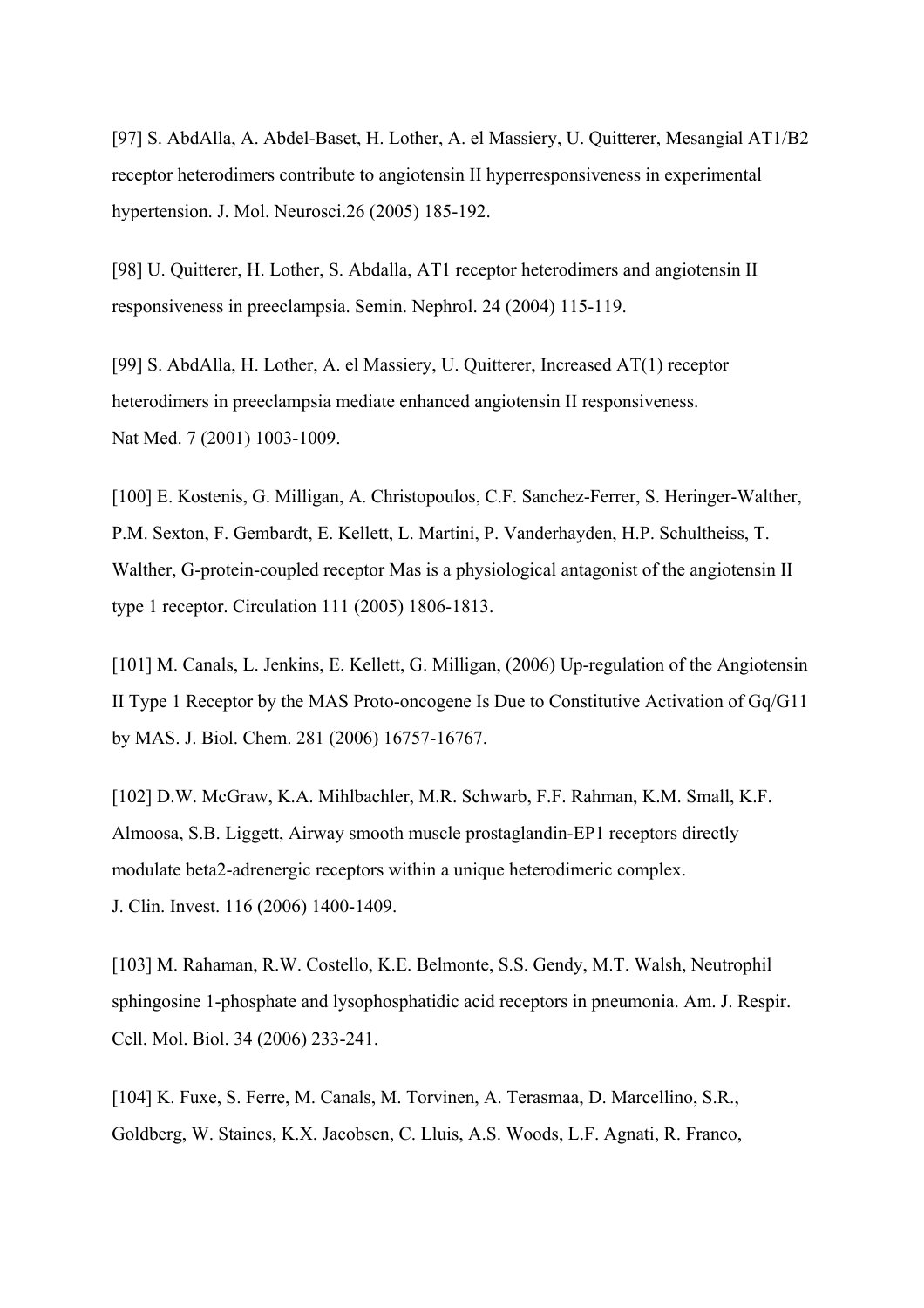Adenosine A2A and dopamine D2 heteromeric receptor complexes and their function. J. Mol. Neurosci. 26 (2005) 209-220.

[105] S. Gines, J. Hillion, M. Torvinen, S. Le Crom, V. Casado, E.I. Canela, S. Rondin, J.Y. Lew, S.Watson, M. Zoli, L.F. Agnati, P. Verniera, C. Lluis, S. Ferre, K. Fuxe, R. Franco, Dopamine D1 and adenosine A1 receptors form functionally interacting heteromeric complexes. Proc. Natl. Acad. Sci. U S A 97 (2000) 8606-8611.

[106] M. Torvinen, D. Marcellino, M. Canals, L.F. Agnati, C. Lluis, R. Franco, K. Fuxe, Adenosine A2A receptor and dopamine D3 receptor interactions: evidence of functional A2A/D3 heteromeric complexes. Mol. Pharmacol. 67 (2005) 400-407.

[107] S.J. Tsai, Adenosine A2a receptor/dopamine D2 receptor hetero-oligomerization: a hypothesis that may explain behavioral sensitization to psychostimulants and schizophrenia. Med. Hypotheses 64 (2005) 197-200.

[108] F. Ciruela, V. Cascado, R.J. Rodrigues, R. Lujan, J. Burgueno, M. Canals, J. Borycz, N. Rebola, S.R. Goldberg, J. Mallol, A. Cortes, E.I. Canela, J.F. Lopez-Gimenez, G. Milligan. C.Lluis, R.A. Cunha, S. Ferre, R. Franco, Presynaptic control of striatal glutamatergic neurotransmission by adenosine A1-A2A receptor heteromers. J. Neurosci. 26 (2006) 2080-2087.

[109] C.S. Kearn, K. Blake-Palmer, E. Daniel, K. Mackie, M. Glass, Concurrent stimulation of cannabinoid CB1 and dopamine D2 receptors enhances heterodimer formation: a mechanism for receptor cross-talk? Mol. Pharmacol. 67 (2005):1697-1704.

[110] C. Rios, I. Gomes, L.A. Devi, mu opioid and CB1 cannabinoid receptor interactions: reciprocal inhibition of receptor signaling and neuritogenesis. Br. J. Pharmacol. 148 (2006) 387-395.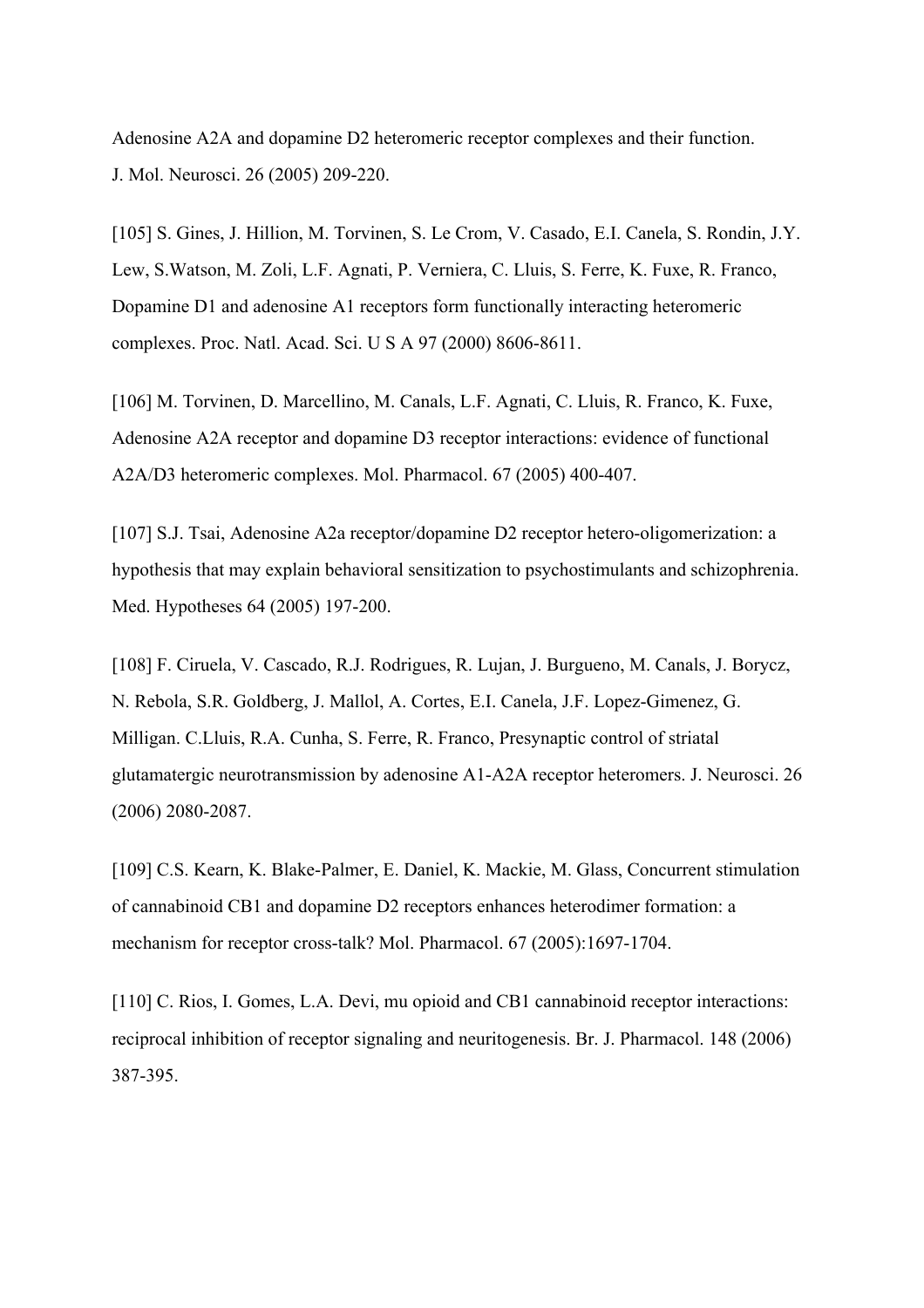[111] H. Houchi, D. Babovic, O. Pierrefiche, C. Ledent, M. Daoust, M. Naassila, CB1 receptor knockout mice display reduced ethanol-induced conditioned place preference and increased striatal dopamine D2 receptors. Neuropsychopharmacology 30 (2005) 339-349.

[112] A. Jarrahian, V.J. Watts, E.L. Barker, D2 dopamine receptors modulate Galpha-subunit coupling of the CB1 cannabinoid receptor. J. Pharmacol. Exp. Ther. 308 (2004) 880-886.

[113] W.Z. Zhu, K. Chakir, S. Zhang, D. Yang, C. Lavoie, M. Bouvier, T.E. Hebert, E.G. Lakatta, H. Cheng, R.P. Xiao, Heterodimerization of beta1- and beta2-adrenergic receptor subtypes optimizes beta-adrenergic modulation of cardiac contractility. Circ. Res. 97 (2005) 244-251.

[114] S.H. Park, K. Palczewski, Diversifying the repertoire of G protein-coupled receptors through oligomerization. Proc. Natl. Acad. Sci. U S A 102, (2005) 7793-7794.

[115] R. Maggio, M. Scarselli, F. Novi, M.J. Millan, G.U. Corsini, Potent activation of dopamine D3/D2 heterodimers by the antiparkinsonian agents, S32504, pramipexole and ropinirole. J. Neurochem. 87, (2003) 631-641.

[116] T.E. Hebert, S. Moffett, J.P. Morello, T.P. Loisel, D.G. Bichet, C. Barrett, M. Bouvier. (1996) A peptide derived from a beta2-adrenergic receptor transmembrane domain inhibits both receptor dimerization and activation. J. Biol. Chem. 271 (1996) 16384-16392.

[117] S.R. George, G.Y. Ng, S.P. Lee, T. Fan, G. Varghese, C. Wang, C.M. Deber, P. Seeman, B.F. O'Dowd, (2003) Blockade of G protein-coupled receptors and the dopamine transporter by a transmembrane domain peptide: novel strategy for functional inhibition of membrane proteins in vivo. J. Pharmacol. Exp. Ther. 307 (2003) 481-489.

[118] A. Kuliopulos, L. Covic, (2003) Blocking receptors on the inside: pepducin-based intervention of PAR signaling and thrombosis. Life Sci. 74 (2003) 255-262.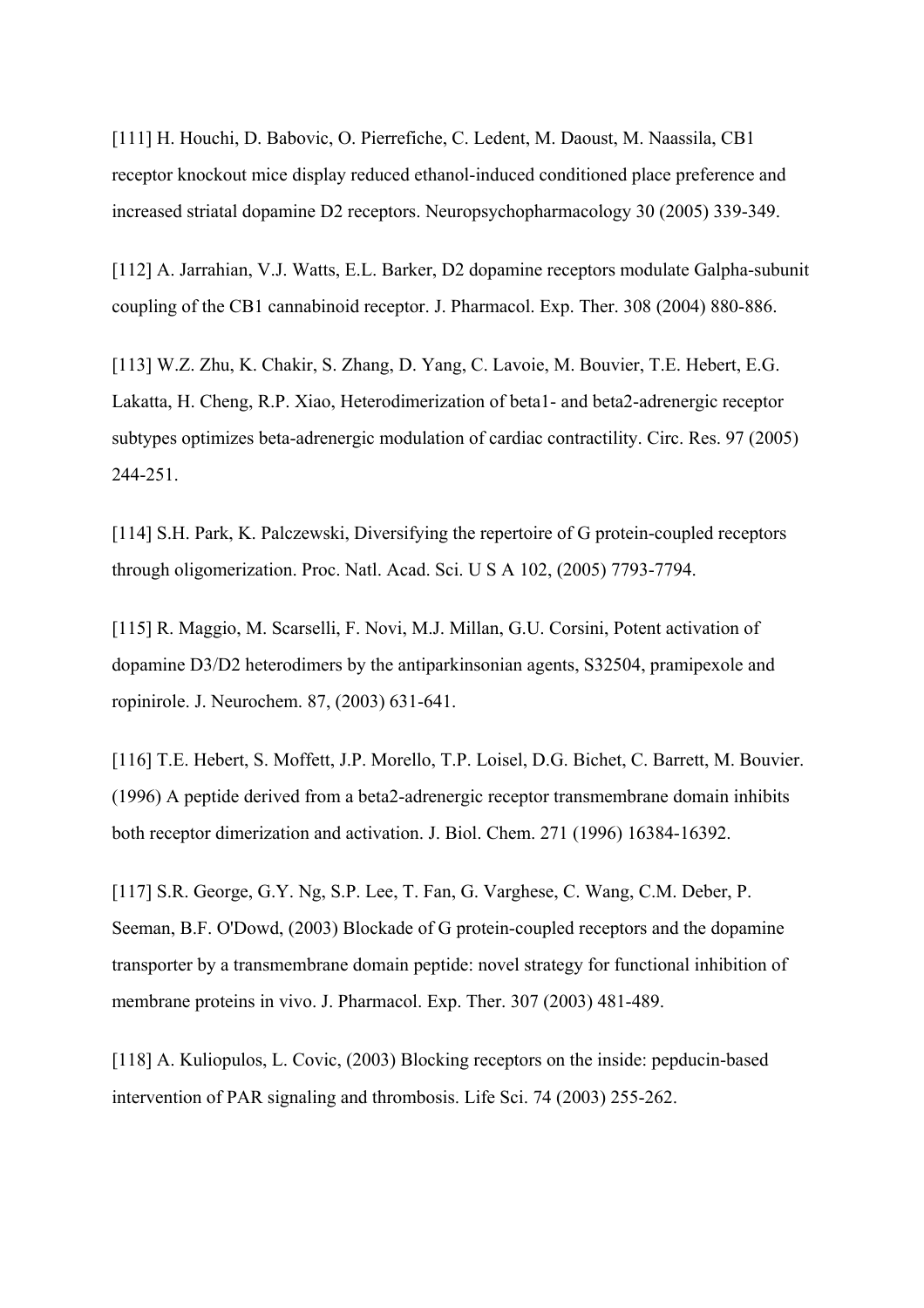[119] J. Lomas-Neira, A. Ayala, Pepducins: an effective means to inhibit GPCR signaling by neutrophils. Trends Immunol. 26 (2005) 619-621.

[120] A.J. Leger, S.L. Jacques, J.Badar, N.C. Kaneider, C.K. Derian, P. Andrade-Gordon, L. Covic, A. Kuliopulos, Blocking the protease-activated receptor 1-4 heterodimer in plateletmediated thrombosis. Circulation 113 (2006) 1244-1254.

[121] J.D. Tyndall, R. Sandilya, GPCR agonists and antagonists in the clinic. Med Chem. 1 (2005):405-421.

## **Tables**

## **Table 1. Structural domains reported to be involved in GPCR**

**dimerisation/oligomerisation**

| Receptor                          | <b>Implicated domains</b> | <b>References</b> |
|-----------------------------------|---------------------------|-------------------|
| Rhodopsin                         | TMD IV (V)                | 3, 14(15)         |
| Dopamine D <sub>2</sub>           | <b>TMD IV</b>             | 18, 19            |
| $\pm$ <sub>1b</sub> -adrenoceptor | TMD IV(I,V/VI)            | 20                |
| Complement C5a                    | TMD I, II, IV             | 21                |
| Bradykinin B2                     | <b>ECD</b>                | 22                |
| Adenosine A2a                     | <b>TMD V</b>              | 23                |
| Yeast $\pm$ factor                | TMD I, ECD                | 24, 25            |
| $22$ -adrenoceptor                | <b>TMD VI</b>             | 26                |

TMD = transmembrane domain. ECD = extracellular domain

## **Table 2 Proposed roles of GPCR dimerisation/oligomerisation**

| Role of<br>dimerisation/oligomerisation | Receptor(s)        | Refs. |
|-----------------------------------------|--------------------|-------|
| <b>Protein folding</b>                  | $22$ -adrenoceptor |       |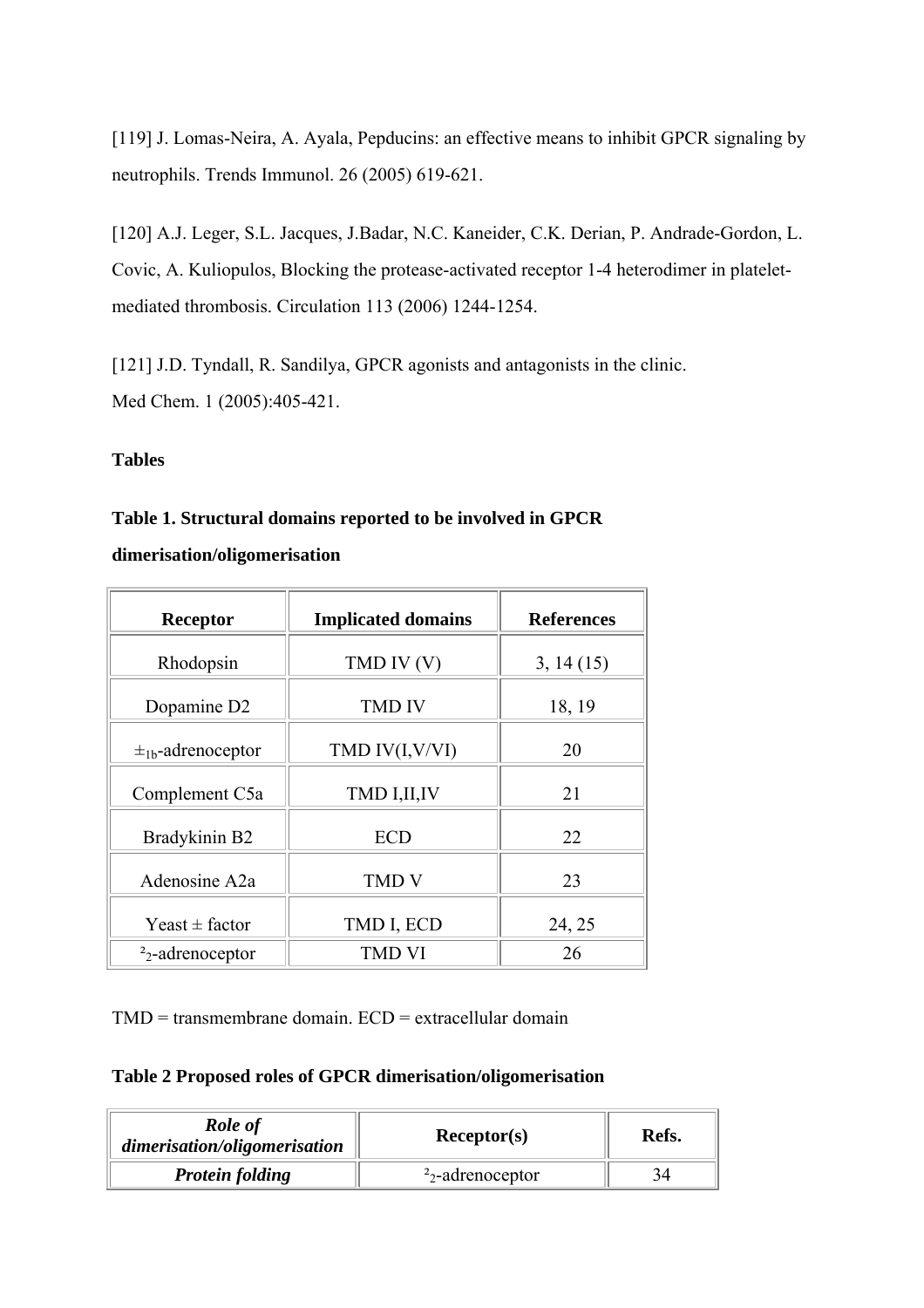|                                                         | <b>CXCR1</b>                                   | 35        |
|---------------------------------------------------------|------------------------------------------------|-----------|
|                                                         | $\pm_{2}$ -<br>adrenoceptors                   | 36        |
|                                                         | TSH receptor                                   | 38        |
|                                                         | Frizzled 4                                     | 39        |
|                                                         | Calcium<br>sensing<br>receptor                 | 40        |
|                                                         | Melacortin-1<br>receptor                       | 41        |
|                                                         | CXCR1-<br>CXCR2                                | 35        |
|                                                         | hetero-dimer                                   |           |
| <b>Efficient signal transduction</b>                    | Rhodopsin                                      | 3,<br>14  |
|                                                         | BLT1<br>leukotriene<br>B4 receptor             | 53        |
| G-protein selectivity (hetero-<br>dimers)               | MOP and<br><b>DOP</b><br>receptors             | 76,<br>77 |
|                                                         | D1 and D2<br>dopamine<br>receptors             | 78,<br>79 |
| <b>Signal Alteration/ Modulation</b><br>(hetero-dimers) | Orexin-1<br>receptor and<br>cannabinoid<br>CB1 | 80        |
|                                                         | Melatonin<br>MT1 and<br>GPR50                  | 81        |
|                                                         | MrgD and<br><b>MrgE</b>                        | 82        |
|                                                         | DOP receptor<br>and SNSR-4                     | 83        |
|                                                         | Somatostatin<br>sst2a and sst3                 | 87        |
| Control of physiological<br>function<br>(heterodimers)  | DOP and<br><b>KOP</b><br>receptors             | 95        |